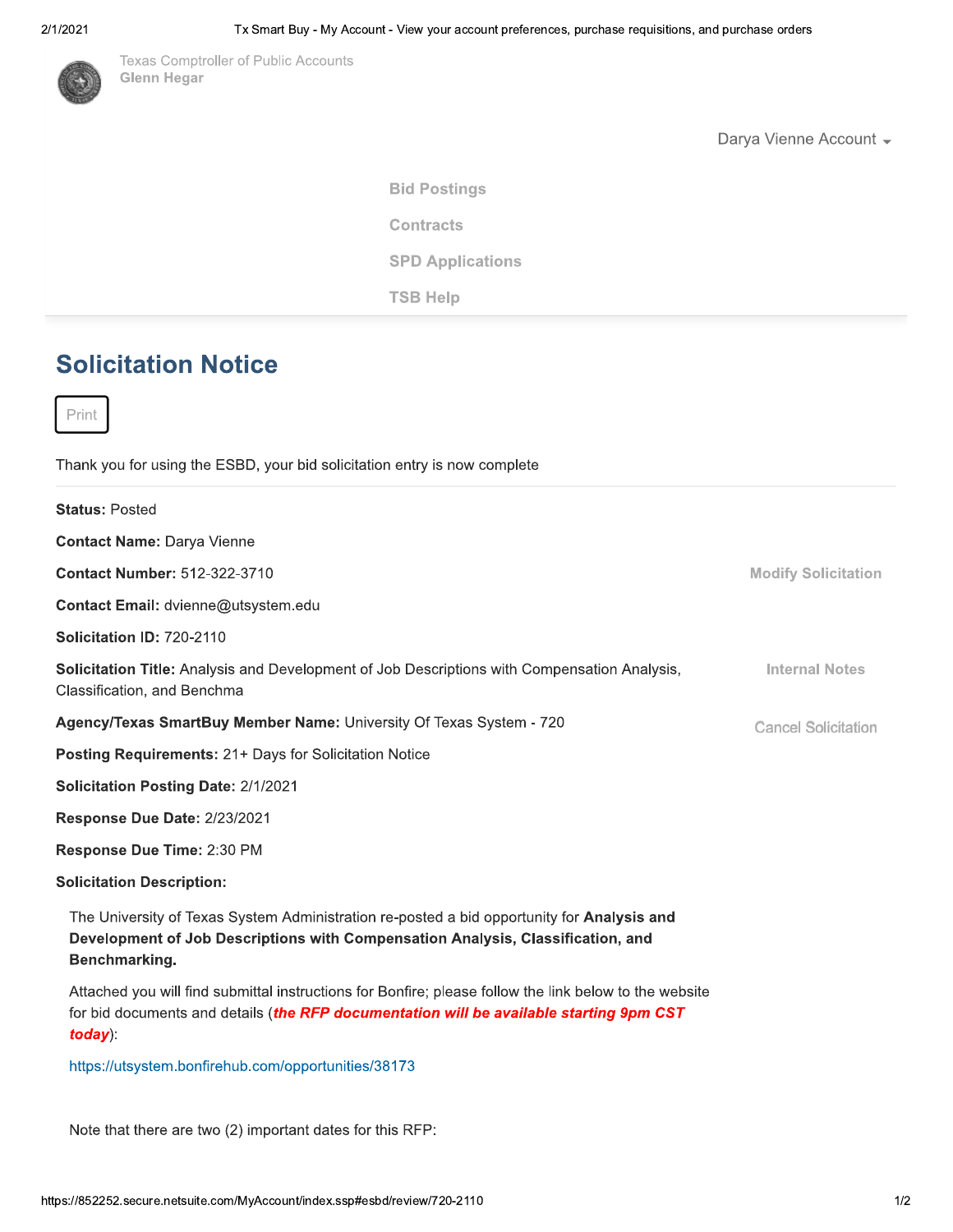#### 21 TZ

1) vendors questions / concerns are due no later than **2:30 p.m. CST on Thursday, February** 11th, 2021.

 $\mathcal{L}$ ) – All proposals are que no later than Tuesday, February 23rd, 2021 at 2:30 PM CST.

Note that all communications on this RFP should come through me via the Bonfire portal.

Class/Item Code: 91865-Human Relations Consulting 91866-Human Resources Consulting Services Il communications on this RFP should come through r<br> **Code:** 91865-Human Relations Consulting<br>
In Resources Consulting Services<br>
Details Internal Notes<br>
chments

Published Details lis **Internal Notes** 

#### **Record Attachments**

| #               | <b>Name</b>                                                       | <b>Description</b>               |
|-----------------|-------------------------------------------------------------------|----------------------------------|
| 1               | ESBD_File_226060_Submission Instructions - 720-2110.docx          | <b>Solicitation Requirements</b> |
|                 | <b>Texas Comptroller of Public Accounts</b><br><b>Glenn Hegar</b> |                                  |
| • Home          |                                                                   |                                  |
|                 | • Contact Us                                                      |                                  |
| <b>POLICIES</b> |                                                                   |                                  |
|                 | • Privacy and Security Policy                                     |                                  |
|                 | • Accessibility Policy                                            |                                  |
|                 | • Link Policy                                                     |                                  |
|                 | • Texas.gov                                                       |                                  |
|                 | • Search from the Texas State Library                             |                                  |
|                 | • Texas Homeland Security                                         |                                  |
|                 | • Texas Veterans Portal                                           |                                  |
|                 | • Public Information Act                                          |                                  |
| $\bullet$       | <b>Texas Secretary of State</b>                                   |                                  |
| ۰               | <b>HB855 Browser Statement</b>                                    |                                  |

- cy and Security Policy
- Accessibility Policy
- Link Policy
- Texas.gov
- Search from the Texas State Library
- **Texas Homeland Security**
- Texas veterans Portal
- Public Information Act
- rexas Secretary or State
- HB855 Browser Statement

#### **OTHER STATE SITES**

- texas.gov
- Texas Veterans Portal<br>
 Public Information Act<br>
 Texas Secretary of State<br>
 HB855 Browser Statement<br> **OTHER STATE SITES**<br>
 texas gov<br>
 Texas Records and Information<br>
 State Link Policy<br>
 Texas Veterans Portal Texas Records and Information Locator (TRAIL)
	- State Link Policy
	- Texas veterans Portal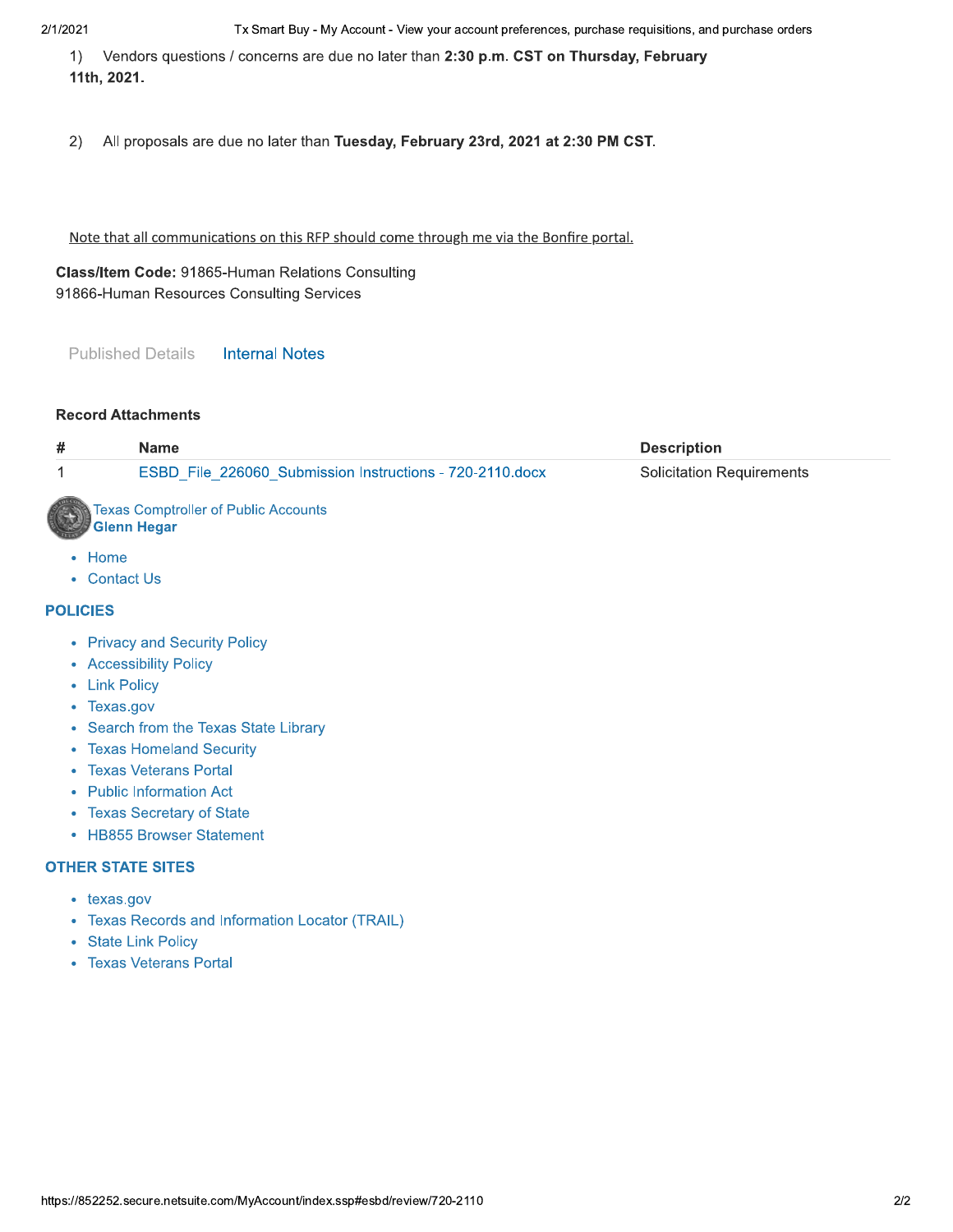

# **Submission Instructions for Suppliers**

Please follow these instructions to submit via our Public Portal.

# **1. Prepare your submission materials:**

# **Requested Information**

| <b>Name</b>                            | <b>Type</b>                      | # Files      | <b>Requirement</b> | <b>Instructions</b>                                                                                                                                                                                  |
|----------------------------------------|----------------------------------|--------------|--------------------|------------------------------------------------------------------------------------------------------------------------------------------------------------------------------------------------------|
| Sample<br>Agreement                    | File Type: Word<br>(doc, docx)   | $\mathbf{1}$ | Required           |                                                                                                                                                                                                      |
| Pricing and<br>Delivery<br>Schedule    | File Type: PDF<br>(.pdf)         | 1            | Required           |                                                                                                                                                                                                      |
| <b>Execution of</b><br>Offer           | File Type: PDF<br>(.pdf)         | $\mathbf{1}$ | Required           |                                                                                                                                                                                                      |
| Proposer's<br>General<br>Questionnaire | File Type: PDF<br>(.pdf)         | 1            | Required           |                                                                                                                                                                                                      |
| Addenda<br>Checklist                   | File Type: PDF<br>$($ .pdf $)$   | $\mathbf{1}$ | Required           |                                                                                                                                                                                                      |
| Per Phase<br>Pricing (BT-<br>05LV)     | <b>BidTable: Excel</b><br>(x sx) | $\mathbf{1}$ | Required           | You will need to<br>fill out the<br>provided<br>Response<br>Template for<br>this BidTable.<br>The Response<br>Template can<br>be downloaded<br>from the project<br>listing on the<br>Bonfire portal. |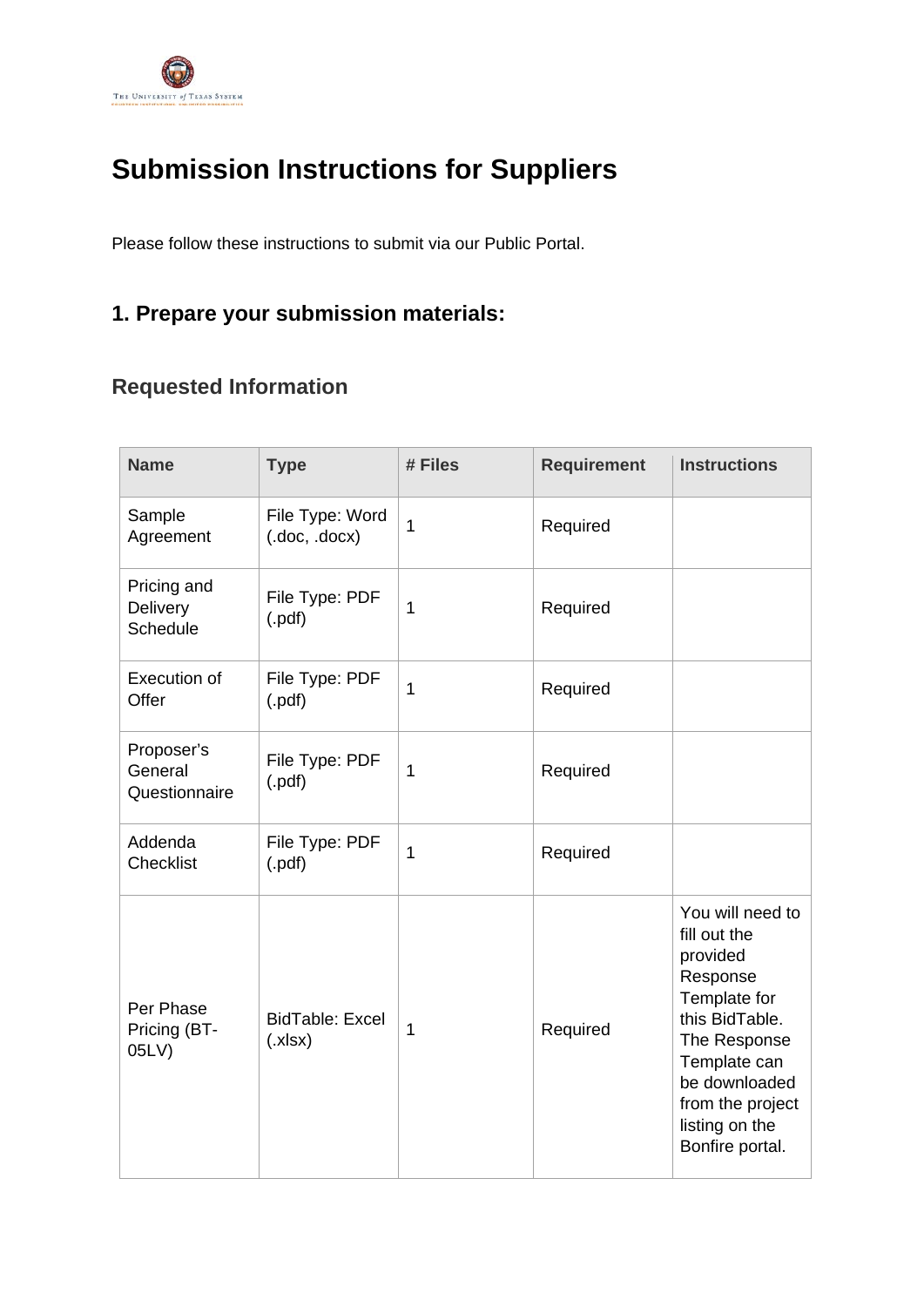

| <b>Name</b>                                                | <b>Type</b>                      | # Files      | <b>Requirement</b> | <b>Instructions</b>                                                                                                                                                                                  |
|------------------------------------------------------------|----------------------------------|--------------|--------------------|------------------------------------------------------------------------------------------------------------------------------------------------------------------------------------------------------|
| <b>Bundled Pricing</b><br>for Phases   & II<br>$(BT-02IR)$ | <b>BidTable: Excel</b><br>(x sx) | $\mathbf{1}$ | Required           | You will need to<br>fill out the<br>provided<br>Response<br>Template for<br>this BidTable.<br>The Response<br>Template can<br>be downloaded<br>from the project<br>listing on the<br>Bonfire portal. |
| <b>Bundled Pricing</b><br>for all Phases<br>(BT-16BC)      | <b>BidTable: Excel</b><br>(x sx) | $\mathbf{1}$ | Required           | You will need to<br>fill out the<br>provided<br>Response<br>Template for<br>this BidTable.<br>The Response<br>Template can<br>be downloaded<br>from the project<br>listing on the<br>Bonfire portal. |
| Hourly Fee<br>Schedule for<br>Services (BT-<br>29KL)       | <b>BidTable: Excel</b><br>(x sx) | 1            | Required           | You will need to<br>fill out the<br>provided<br>Response<br>Template for<br>this BidTable.<br>The Response<br>Template can<br>be downloaded<br>from the project<br>listing on the<br>Bonfire portal. |
| HSP document                                               | File Type: PDF<br>$($ .pdf $)$   | $\mathbf{1}$ | Required           |                                                                                                                                                                                                      |
| Section 5.6<br>Additional<br>Questions                     | Questionnaire:<br>Excel (.xlsx)  | 1            | Required           | You will need to<br>fill out the<br>provided<br>Response                                                                                                                                             |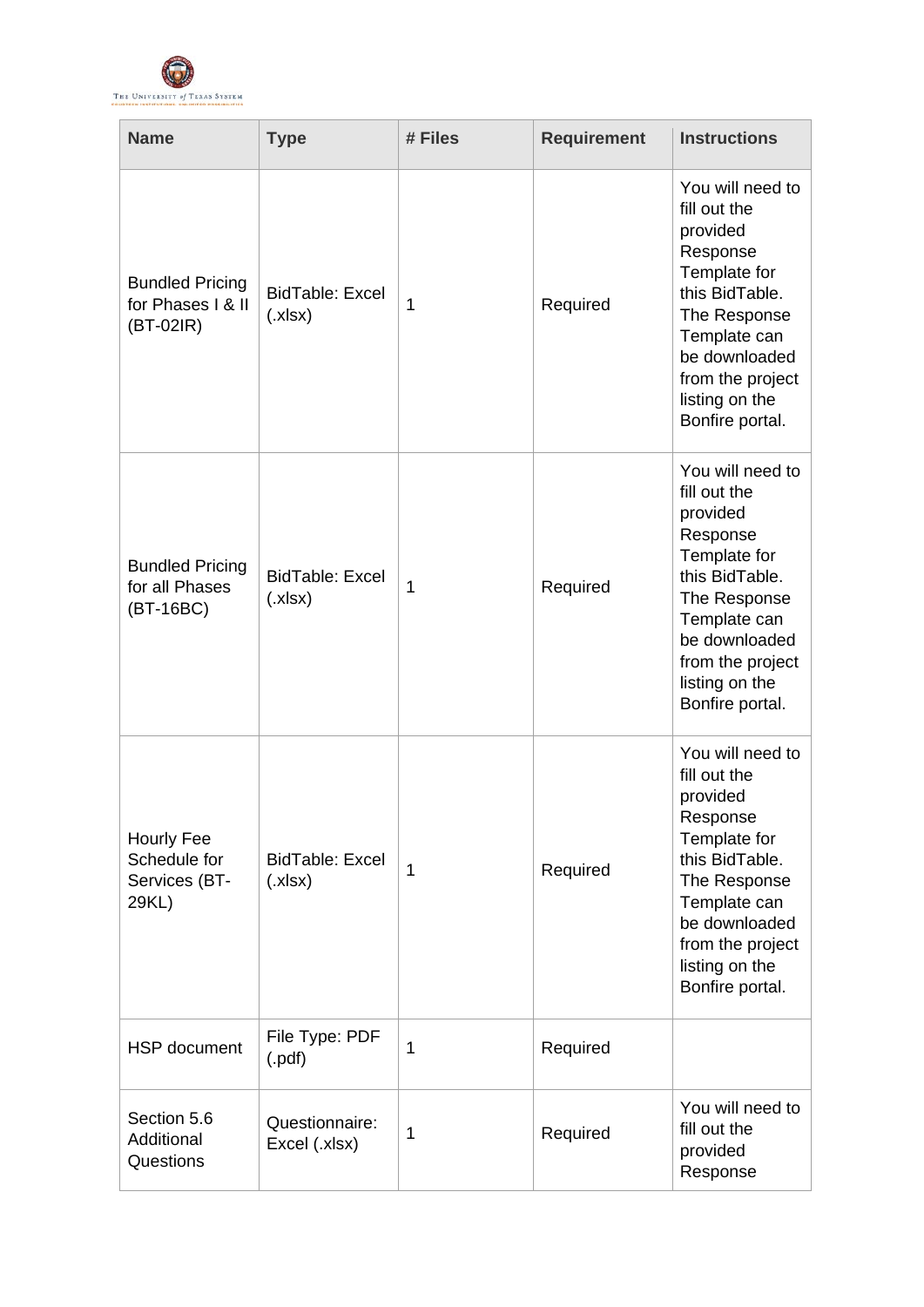

| <b>Name</b>                      | <b>Type</b> | # Files | <b>Requirement</b> | <b>Instructions</b>                                                                                                                              |
|----------------------------------|-------------|---------|--------------------|--------------------------------------------------------------------------------------------------------------------------------------------------|
| Specific to this<br>RFP (Q-46DI) |             |         |                    | Template for<br>this<br>Questionnaire.<br>The Response<br>Template can<br>be downloaded<br>from the project<br>listing on the<br>Bonfire portal. |

## **Commodity Codes**

| <b>Commodity Set</b> | <b>Commodity Code</b> | Title                                                | <b>Description</b> |
|----------------------|-----------------------|------------------------------------------------------|--------------------|
| <b>NIGP</b>          | 91865                 | <b>Human Relations</b><br>Consulting                 |                    |
| <b>NIGP</b>          | 91866                 | <b>Human Resources</b><br><b>Consulting Services</b> |                    |

### **Requested Documents:**

Please note the type and number of files allowed. The maximum upload file size is 1000 MB.

Please do not embed any documents within your uploaded files, as they will not be accessible or evaluated.

### **Requested Questionnaires:**

The Questionnaire Response Templates can be obtained at [https://utsystem.bonfirehub.com/opportunities/38173.](https://utsystem.bonfirehub.com/opportunities/38173)

Please note that Questionnaires may take a significant amount of time to prepare.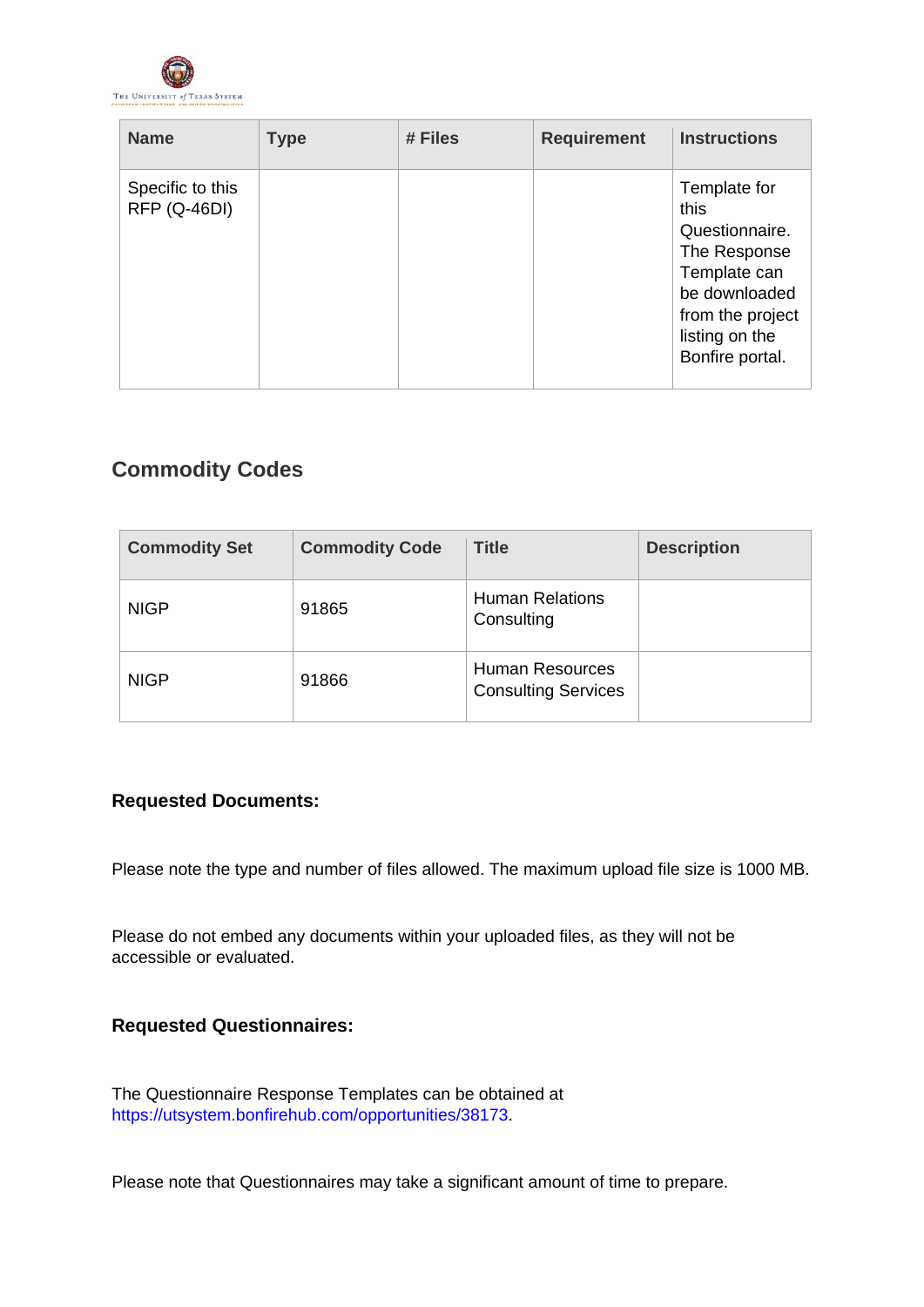

### **Requested BidTables:**

The BidTable Response Templates can be obtained at [https://utsystem.bonfirehub.com/opportunities/38173.](https://utsystem.bonfirehub.com/opportunities/38173)

Please note that BidTables may take a significant amount of time to prepare.

## **2. Upload your submission at:**

### **<https://utsystem.bonfirehub.com/opportunities/38173>**

The Q&A period for this opportunity starts Feb 01, 2021 9:00 PM CST. The Q&A period for this opportunity ends Feb 11, 2021 2:30 PM CST. You will not be able to send messages after this time.

Your submission must be uploaded, submitted, and finalized prior to the Closing Time of **Mar 08, 2021 2:30 PM CST.** We strongly recommend that you give yourself sufficient time and **at least ONE (1) day** before Closing Time to begin the uploading process and to finalize your submission.

### **Important Notes:**

Each item of Requested Information will only be visible after the Closing Time.

Uploading large documents may take significant time, depending on the size of the file(s) and your Internet connection speed.

You will receive an email confirmation receipt with a unique confirmation number once you finalize your submission.

Minimum system requirements: Internet Explorer 11, Microsoft Edge, Google Chrome, or Mozilla Firefox. Javascript must be enabled. Browser cookies must be enabled.

### **Need Help?**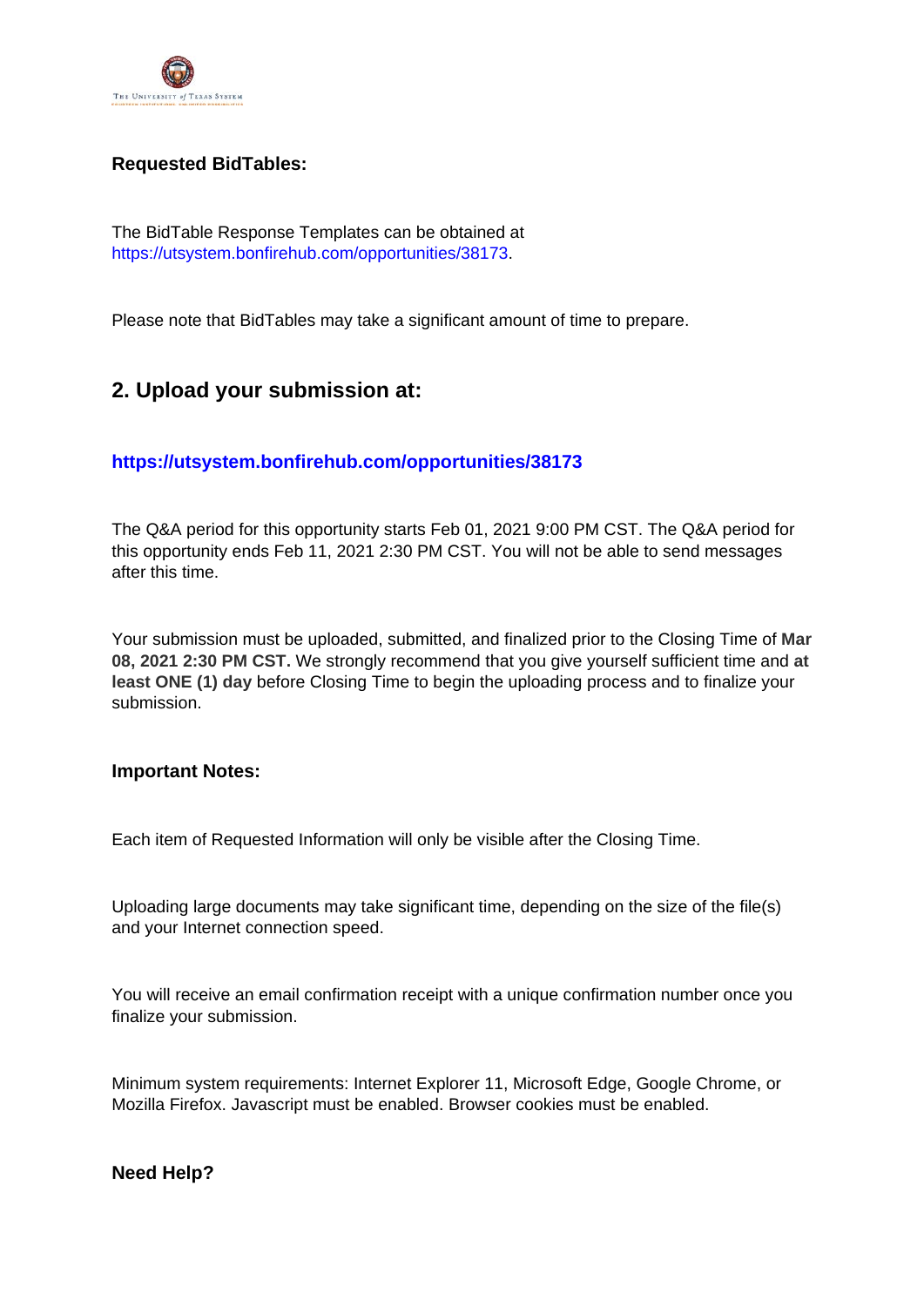

The University of Texas System uses a Bonfire portal for accepting and evaluating proposals digitally. Please contact Bonfire at [Support@GoBonfire.com](mailto:support@gobonfire.com) for technical questions related to your submission. You can also visit their help forum at<https://bonfirehub.zendesk.com/hc>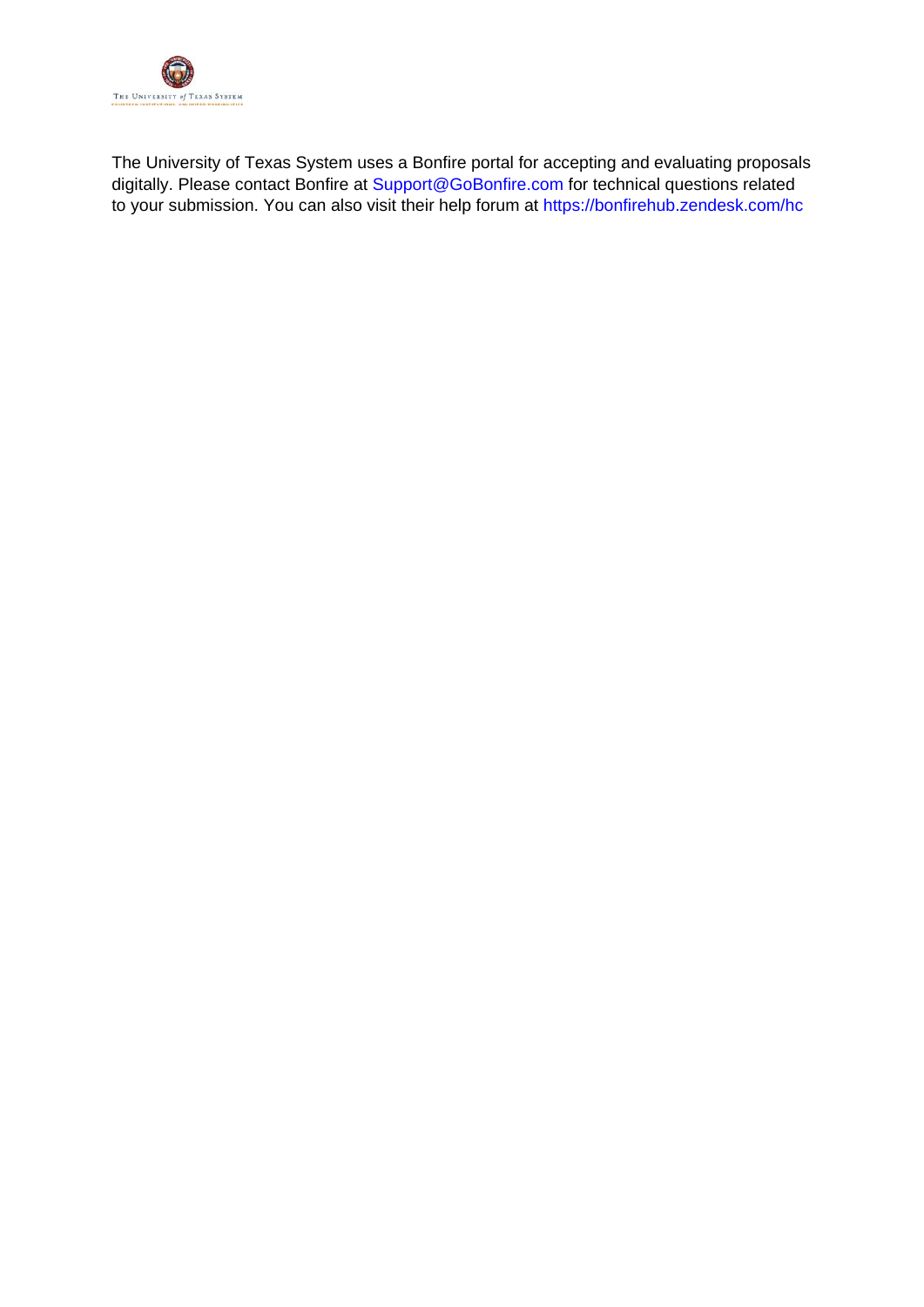

# **REQUEST FOR PROPOSAL**

# **RFP No. 720-2110 Analysis and Development of Job Descriptions with Compensation Analysis, Classification, and Benchmarking**

**Proposal Submittal Deadline: Tuesday, February 23rd, 2021 at 2:30 PM CST**

# The University of Texas System

Office of Talent and Innovation

Prepared By: Darya Vienne The University of Texas System 210 West 7th Street Austin, Texas 78701-2982 dvienne@utsystem.edu February 1, 2021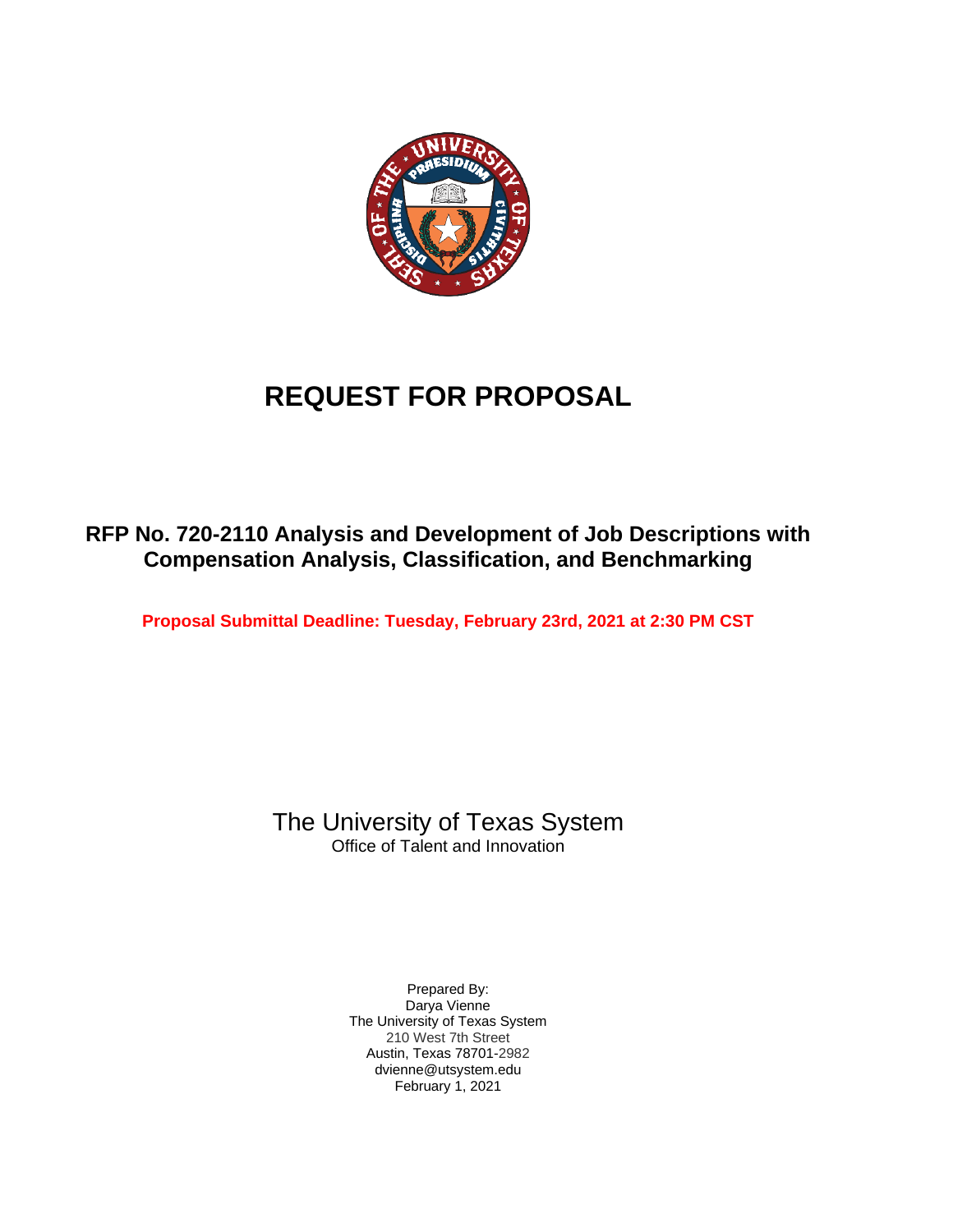### **REQUEST FOR PROPOSAL**

### **TABLE OF CONTENTS**

**Attachments:**

- **APPENDIX ONE: PROPOSAL REQUIREMENTS**
- **APPENDIX TWO: SAMPLE AGREEMENT**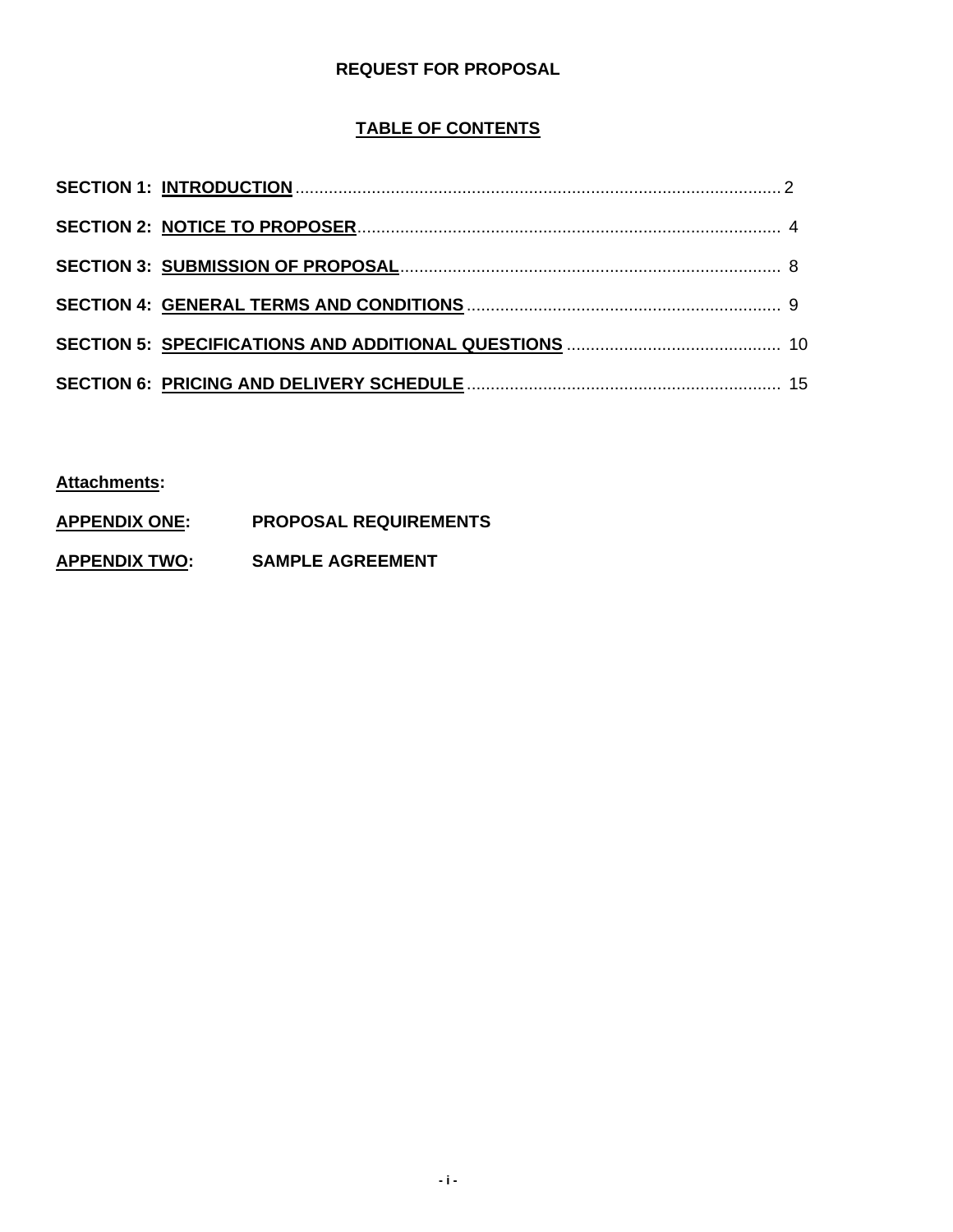### **INTRODUCTION**

### **1.1 Description of The University of Texas System**

For more than 130 years, The University of Texas System has been committed to improving the lives of Texans and people all over the world through education, research and health care.

The University of Texas System is one of the nation's largest systems of higher education, with [14 institutions](https://www.utsystem.edu/institutions) that educate more than 230,000 students. Each year, UT institutions award more than one-third of all undergraduate degrees in Texas and almost two-thirds of all health professional degrees. With about 20,000 faculty – including Nobel laureates – and more than 80,000 health care professionals, researchers, student advisors and support staff, the UT System is one of the largest employers in the state.

Life-changing research and invention of new technologies at UT institutions places the UT System among the [top 10 "World's Most Innovative Universities,"](https://www.utsystem.edu/news/2017/09/28/ut-system-among-top-10-most-innovative-universities-world) according to Reuters. The UT System [ranks eighth in the nation in patent applications,](https://www.utsystem.edu/news/2017/06/07/ut-system-ranks-8th-globally-most-us-patents-granted-2016) and because of the high caliber of scientific research conducted at UT institutions, the UT System is ranked No. 1 in Texas and No. 3 in the nation in federal research expenditures.

In addition, the UT System is home to three of the nation's National Cancer Institute Cancer Centers – UT MD Anderson, UT Southwestern and UT Health Science Center-San Antonio – which must meet rigorous criteria for world-class programs in cancer research. And the UT System is the only System in the country to have four Clinical and Translational Science Awards (CTSA) from the National Institutes of Health.

Transformational initiatives implemented over the past several years have cemented UT as a national leader in higher education, including the expansion of educational opportunities in South Texas with the opening of The University of Texas Rio Grande Valley in 2015. And UT was the only system of higher education in the nation that established not one, but two new medical schools in 2016 at The University of Texas at Austin and UT Rio Grande Valley.

University of Texas institutions are setting the standard for excellence in higher education and will continue to do so thanks to our generous donors and the leadership of the [Chancellor,](https://www.utsystem.edu/chancellor) [Board of Regents](https://www.utsystem.edu/regents) and [UT presidents.](https://www.utsystem.edu/institutions)

### **1.2 Background and Special Circumstances**

The University of Texas System (UT System) is one of the nation's largest systems of higher education. UT System is comprised of 8 general academic institutions (UT Academic Institutions – located in Arlington, Austin, Dallas, El Paso, Odessa, Rio Grande Valley, San Antonio, and Tyler), 6 health sciences institutions (UT Health Science Institutions – located in Dallas, Galveston, Houston, San Antonio, and Tyler), and the administrative office (UT System Administration – located in Austin with less than 430 employees distributed in 5 cities (Austin, Irving, Midland, Houston, and Washington, D.C.).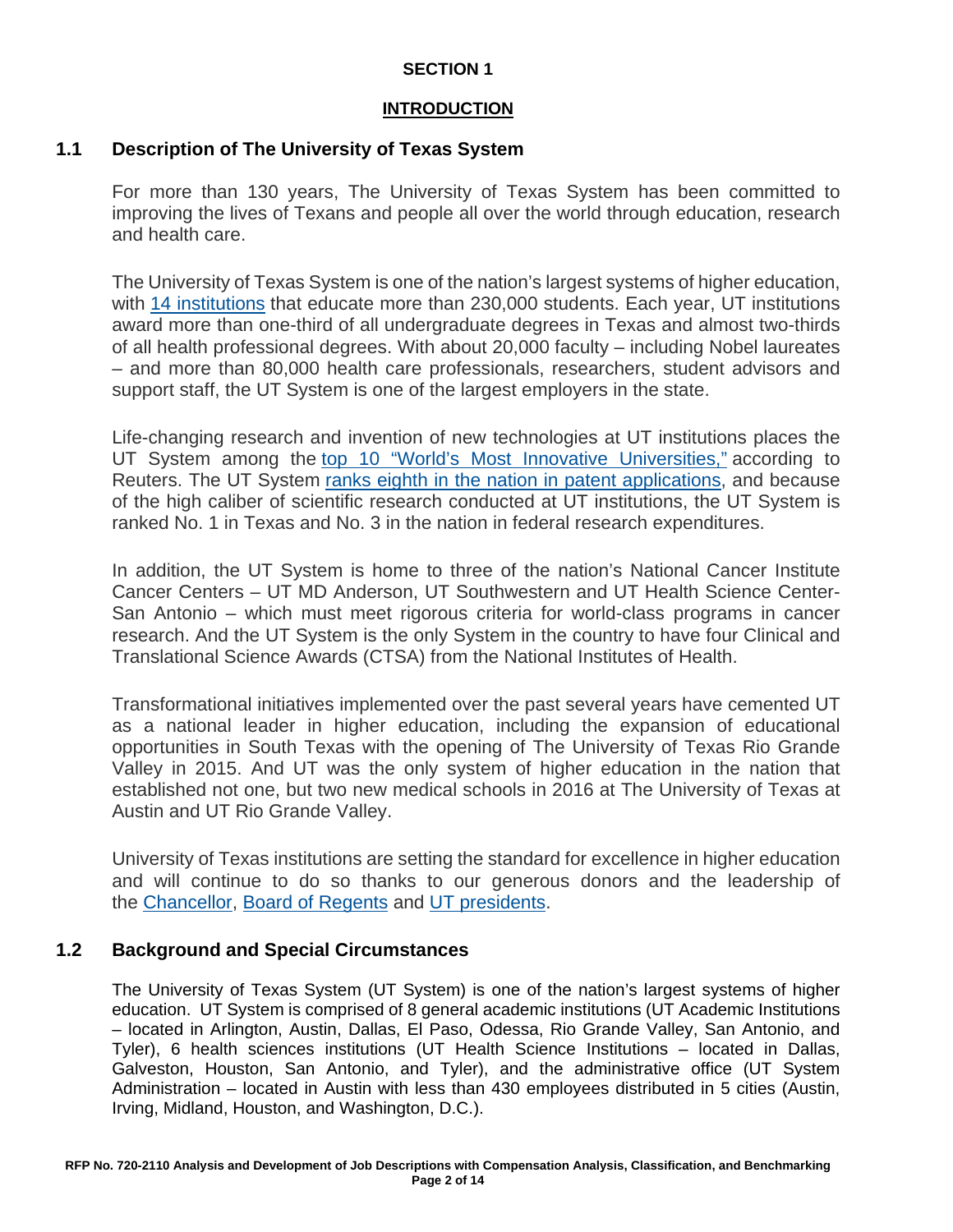The mission of the Office of Talent and Innovation (OTI) is to be a dedicated partner focused on maximizing the value of human capital in alignment with the values of UT System. We are committed to delivering quality customer service and encourage innovation to support and optimize the goals of UT System.

As an ongoing commitment to a culture of continuous improvements, and in tandem with recent reorganizations within UT System Administration, a key area of focus for FY2021 is to ensure our job descriptions accurately represent the job functions our employees perform coupled with current and future organizational structures.

- UT System Administration currently has 430 employees with 269 unique job descriptions across 28 departments. Of these, 208 apply to one position each. The importance of this project is highlighted by the fact that 81% of our job descriptions are at least three (3) years old or older. As job descriptions form the basis for market and internal equity comparisons, inaccurate and/or outdated job descriptions impact the ability to benchmark jobs. UT System Administration is wanting all current job descriptions to be audited and brought current, including evaluation and recommendations for consolidation where highly comparable positions exist.
- UT System Administration's salary grade structure utilizes a quartile model and consists of 2 scales – one with 23 grades which is utilized for the majority of all departments and locations, and a second with 27 grades which is dedicated to a single, specialized department with regional presence in Houston and Midland. UT System's current salary grade structure has been in place for an undefined number of years and the ranges were last updated on September 1, 2016.

The onset of the COVID-19 pandemic has brought new challenges to the working environment for not only UT System but for all workers worldwide. With this new reality, UT System is actively looking for new alternatives to the workplace landscape specifically. As such, we would like to evaluate the competencies required for staff that would be best achieved from either a hybrid work from home/office environment, only "in office" environment, or only "at home" environment.

UT System Administration is seeking to enter into an agreement with an established, qualified, and experienced firm for the services described in this Request for Proposal (RFP). The objective of this RFP is for identification of a vendor to evaluate and update job descriptions to reflect current responsibilities and information, inclusive of a reviewing job titles for revisions to job titles/families; evaluate and update salary grade structures; and to conduct compensation benchmarking of jobs to market data and assignment to appropriate grades.

### **1.3 Objective of Request for Proposal**

The University of Texas System is soliciting proposals in response to this Request for Proposal No.720-2110 (this "**RFP**"), from qualified vendors to provide Analysis and Development of Job Descriptions with Compensation Analysis, Classification, and Benchmarking services (the "**Services**") more specifically described in **Section 5** of this RFP.

### **1.4 Group Purchase Authority**

Texas law authorizes institutions of higher education (defined by §61.003, *[Education](http://www.statutes.legis.state.tx.us/Docs/ED/htm/ED.61.htm#61.003) [Code](http://www.statutes.legis.state.tx.us/Docs/ED/htm/ED.61.htm#61.003)*) to use the group purchasing procurement method (ref. §[§51.9335,](http://www.statutes.legis.state.tx.us/Docs/ED/htm/ED.51.htm#51.9335) [73.115,](http://www.statutes.legis.state.tx.us/Docs/ED/htm/ED.73.htm#73.115) and [74.008,](http://www.statutes.legis.state.tx.us/Docs/ED/htm/ED.74.htm#74.008) *Education Code*). Additional Texas institutions of higher education may therefore elect to enter into a contract with the successful Proposer under this RFP. In particular, Proposer should note that University is part of The University of Texas System (**UT System**), which is comprised of fourteen institutions described at [http://www.utsystem.edu/institutions.](http://www.utsystem.edu/institutions) UT System institutions routinely evaluate whether a contract resulting from a procurement conducted by one of the institutions might be suitable for use by another, and if so, this RFP could give rise to additional purchase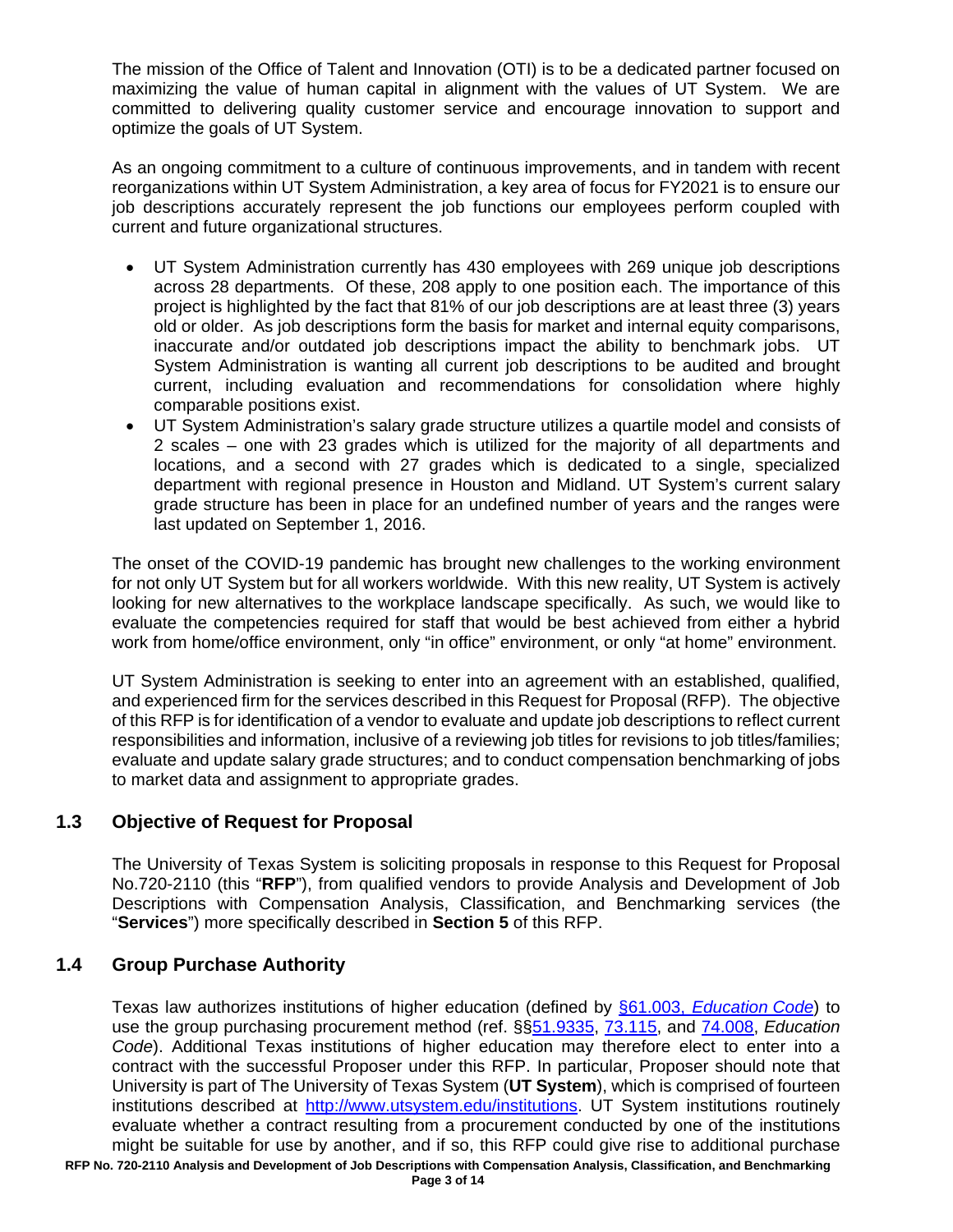volumes. As a result, in submitting its proposal, Proposer should consider proposing a pricing model and other commercial terms that take into account the higher volumes and other expanded opportunities that could result from the eventual inclusion of other institutions in the purchase contemplated by this RFP. Any purchases made by other institutions based on this RFP will be the sole responsibility of those institutions.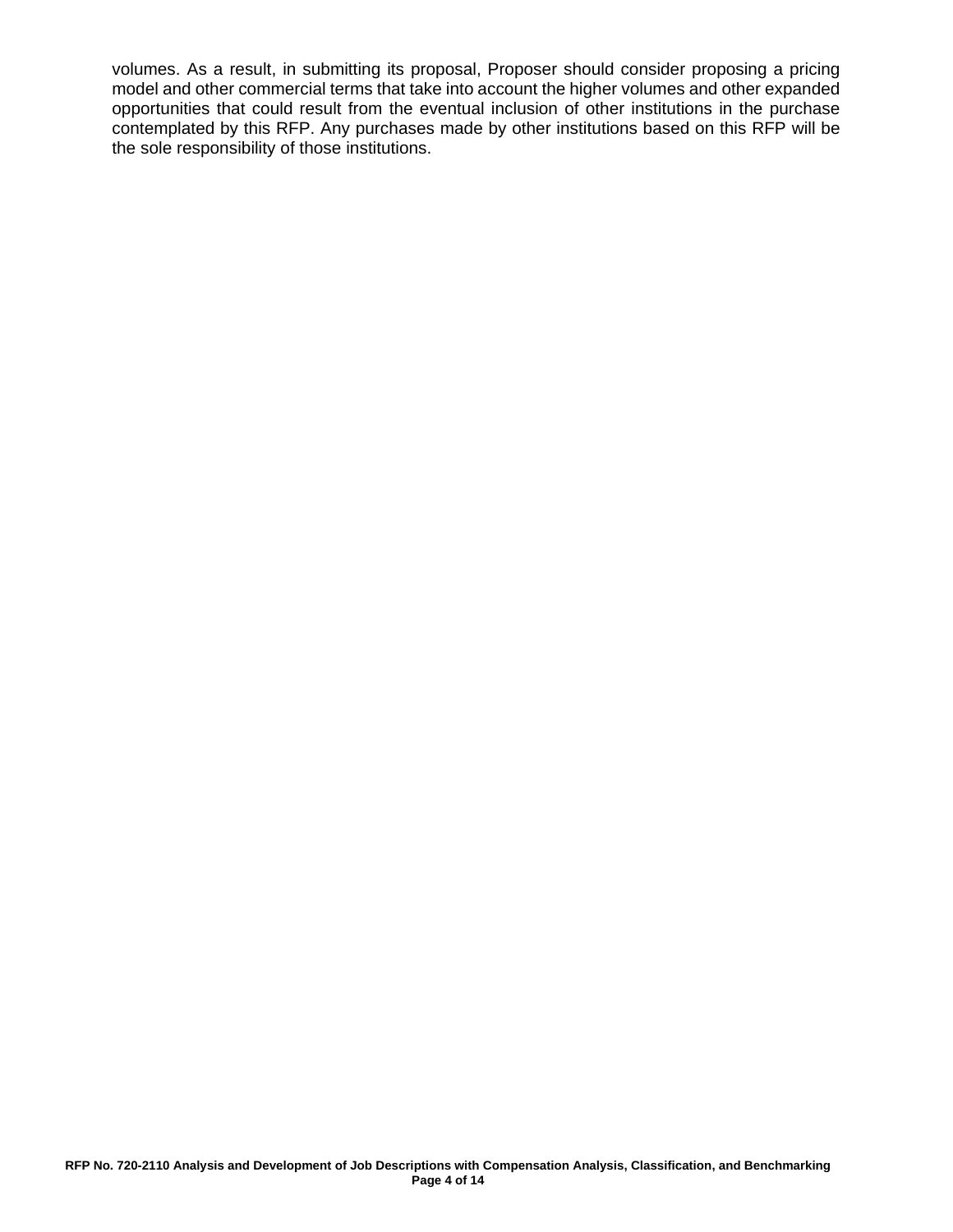### **NOTICE TO PROPOSER**

### **2.1 Submittal Deadline**

University will accept proposals submitted in response to this RFP until 2:30 p.m., Central Standard Time ("**CST**") on Tuesday, February 23rd, 2021 (the "**Submittal Deadline**").

#### **2.2 Criteria for Selection**

The successful Proposer, if any, selected by University through this RFP will be the Proposer that submits a proposal on or before the Submittal Deadline that is the most advantageous to University. The successful Proposer is referred to as "**Contractor**."

Proposer is encouraged to propose terms and conditions offering the maximum benefit to University in terms of (1) service, (2) total overall cost, and (3) project management expertise.

The evaluation of proposals and the selection of Contractor will be based on the information provided in the proposal. University may consider additional information if University determines the information is relevant.

Criteria to be considered by University in evaluating proposals and selecting Contractor, will be these factors:

- 2.2.1 Threshold Criteria Not Scored
	- A. Ability of University to comply with laws regarding Historically Underutilized Businesses; and
	- B. Ability of University to comply with laws regarding purchases from persons with disabilities.
- 2.2.2 Scored Criteria
	- A. Cost (15%);
	- B. Vendor Experience and Workload (25%);
	- C. Experience of the Personnel Assigned to the Team (30%);
	- D. Project Approach and Schedule (30%).

#### **2.3. INTENTIONALLY OMMITTED**

#### **2.4 Key Events Schedule**

| <b>Issuance of RFP</b>                                              | February 1st, 2021                                 |
|---------------------------------------------------------------------|----------------------------------------------------|
| Deadline for Questions / Concerns<br>(ref. Section 2.2 of this RFP) | 2:30 p.m. CST on Thursday, February 11th, 2021     |
| <b>Submittal Deadline</b><br>(ref. Section 2.1 of this RFP)         | $2:30$ p.m. CST on<br>Tuesday, February 23rd, 2021 |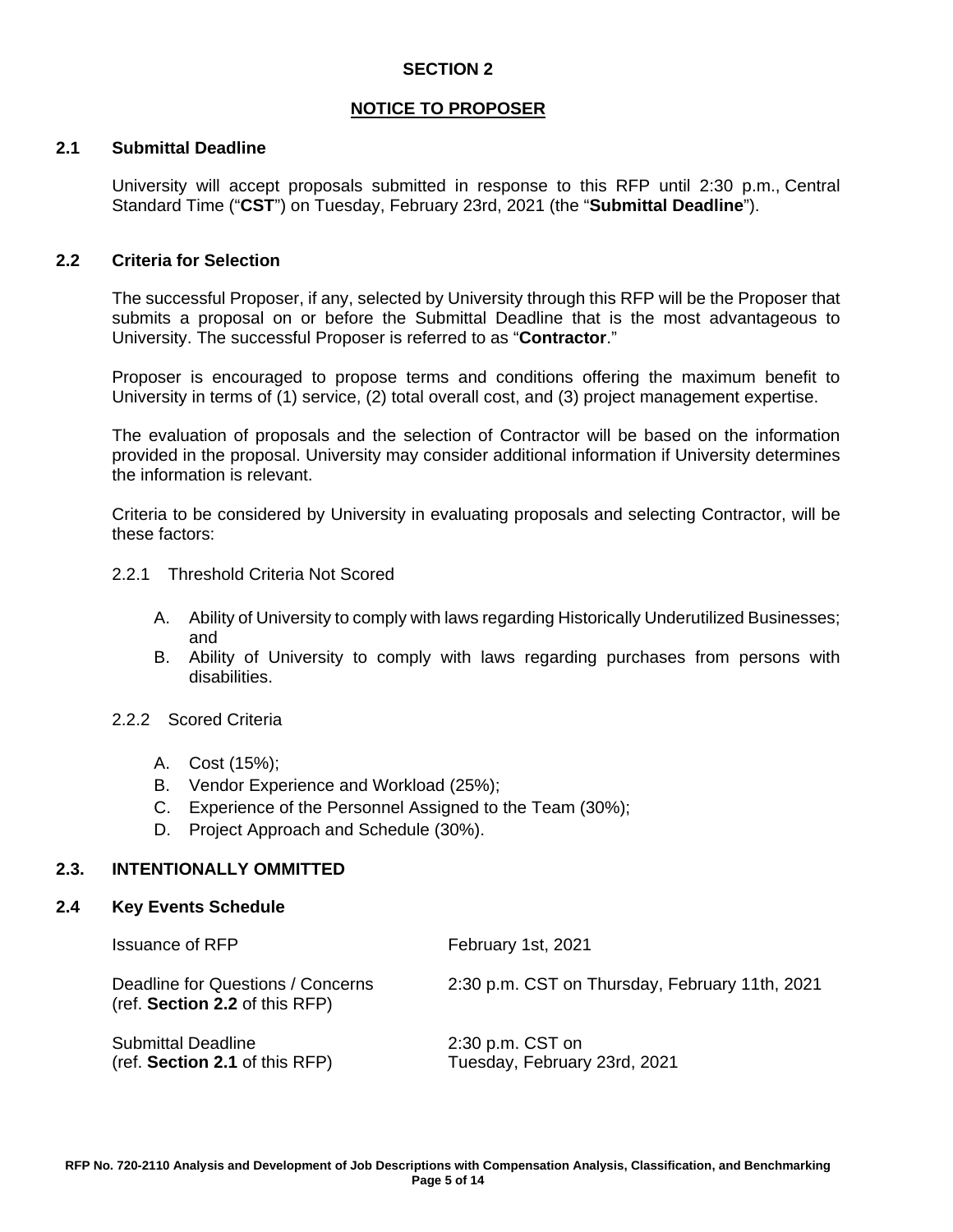### **2.5 Historically Underutilized Businesses**

- 2.5.1 All agencies of the State of Texas are required to make a good faith effort to assist historically underutilized businesses (each a "**HUB**") in receiving contract awards. The goal of the HUB program is to promote full and equal business opportunity for all businesses in contracting with state agencies. Pursuant to the HUB program, if under the terms of any agreement or contractual arrangement resulting from this RFP, Contractor subcontracts any of the Services, then Contractor must make a good faith effort to utilize HUBs certified by the Procurement and Support Services Division of the Texas Comptroller of Public Accounts. Proposals that fail to comply with the requirements contained in this **Section 2.5** will constitute a material failure to comply with advertised specifications and will be rejected by University as non-responsive. Additionally, compliance with good faith effort guidelines is a condition precedent to awarding any agreement or contractual arrangement resulting from this RFP. Proposer acknowledges that, if selected by University, its obligation to make a good faith effort to utilize HUBs when subcontracting any of the Services will continue throughout the term of all agreements and contractual arrangements resulting from this RFP. Furthermore, any subcontracting of the Services by Proposer is subject to review by University to ensure compliance with the HUB program.
- 2.5.2 University has reviewed this RFP in accordance with Title 34, *[Texas Administrative Code](http://texreg.sos.state.tx.us/public/readtac$ext.TacPage?sl=R&app=9&p_dir=&p_rloc=&p_tloc=&p_ploc=&pg=1&p_tac=&ti=34&pt=1&ch=20&rl=284)*[,](http://texreg.sos.state.tx.us/public/readtac$ext.TacPage?sl=R&app=9&p_dir=&p_rloc=&p_tloc=&p_ploc=&pg=1&p_tac=&ti=34&pt=1&ch=20&rl=284)  [Section](http://texreg.sos.state.tx.us/public/readtac$ext.TacPage?sl=R&app=9&p_dir=&p_rloc=&p_tloc=&p_ploc=&pg=1&p_tac=&ti=34&pt=1&ch=20&rl=284) 20.285, and has determined that subcontracting opportunities (HUB and/or Non-HUB) are probable under this RFP. The HUB participation goal for this RFP is **26%.**
- 2.5.3 A HUB Subcontracting Plan ("**HSP**") is required as part of, *but submitted separately from*, Proposer's proposal. The HSP will be developed and administered in accordance with University's Policy on Utilization of Historically Underutilized Businesses and incorporated for all purposes.

*Each Proposer, whether self-performing or planning to subcontract, must complete and return the HSP in accordance with the terms and conditions of this RFP. Proposers that fail to do so will be considered non-responsive to this RFP in accordance with [§2161.252, Government Code.](http://www.statutes.legis.state.tx.us/Docs/GV/htm/GV.2161.htm#2161.252)*

*Questions regarding the HSP may be directed to:*

*Contact: Kyle Hayes HUB Coordinator Phone: 512-322-3745 Email: [khayes@utsystem.edu](mailto:khayes@utsystem.edu)*

Contractor will not be permitted to change its HSP after the deadline submittal date unless: (1) Contractor completes a new HSP, setting forth all modifications requested by Contractor, (2) Contractor provides the modified HSP to University, (3) University HUB Program Office approves the modified HSP in writing, and (4) all agreements resulting from this RFP are amended in writing to conform to the modified HSP.

### **Instructions on completing an HSP**

Proposer must visit [https://www.utsystem.edu/offices/historically-underutilized](https://www.utsystem.edu/offices/historically-underutilized-business/hub-forms/hub-plan-templates-commodities-services-procurement)[business/hub-forms/hub-plan-templates-commodities-services-procurement](https://www.utsystem.edu/offices/historically-underutilized-business/hub-forms/hub-plan-templates-commodities-services-procurement) to download the most appropriate HUB Subcontracting Plan (HSP) / Exhibit H form for use with this Request for Proposal. Proposer will find, on the HUB Forms webpage, a link to "Guide to Selecting the Appropriate HSP Option". **Click on this link and read the Guide first before selecting an HSP Option.** Proposer shall select, from the four (4) Options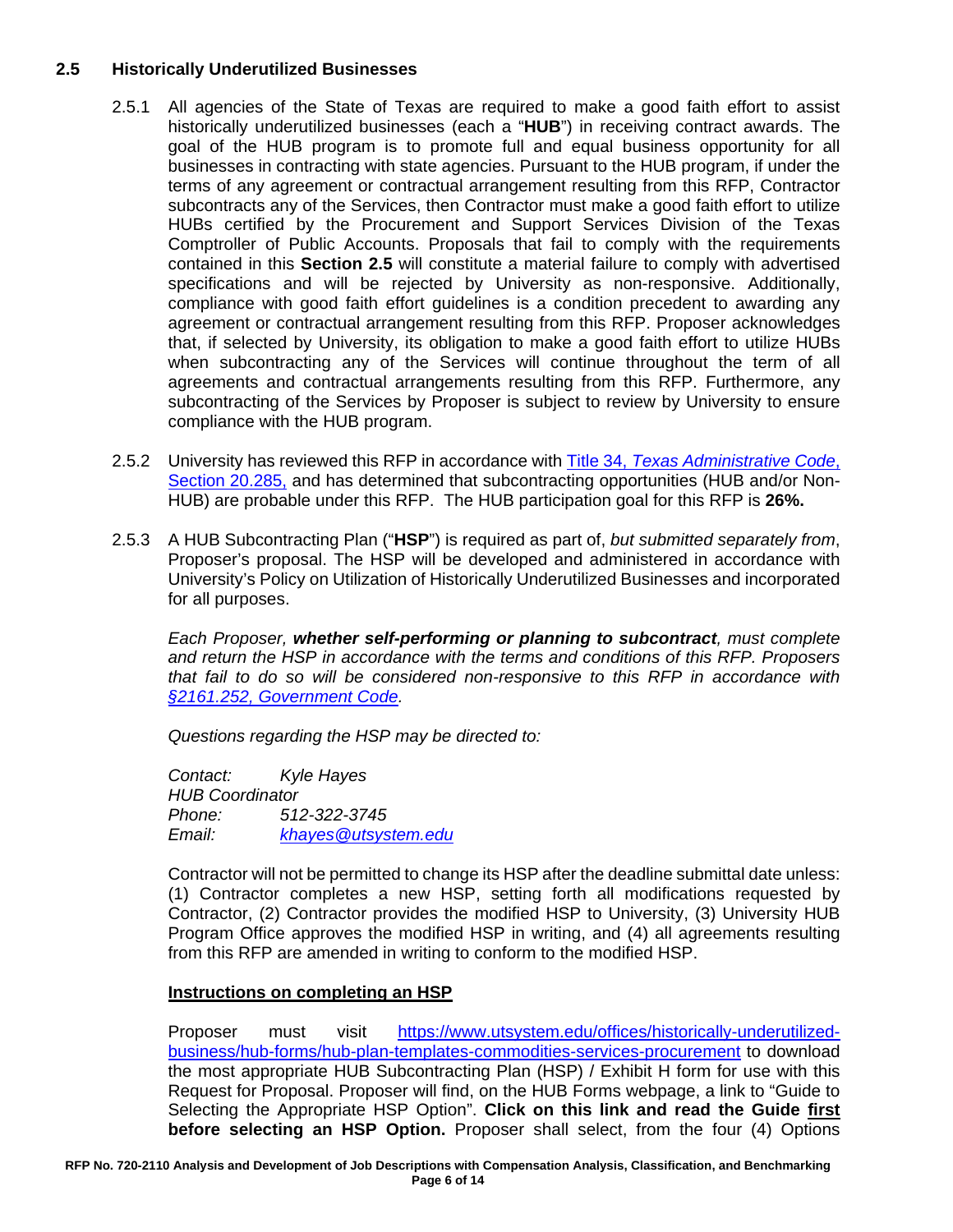available, the Option that is most applicable to Proposer's subcontracting intentions. These forms are in *fillable* PDF format and must be downloaded and opened with *Adobe Acrobat / Reader* to utilize the fillable function. If Proposer has any questions regarding which Option to use, Proposer shall contact the HUB Coordinator listed in Section 2.5.3.

Proposer must complete the HSP, then print, sign and scan *all pages* of the HSP Option selected, with additional support documentation**\***, *and submit via Bonfire portal*. NOTE: during this time, electronic signatures are acceptable.

Any proposal submitted in response to this RFP that does not have a corresponding HSP meeting the above requirements may be rejected by University and returned to Proposer as non-responsive due to material failure to comply with advertised specifications.

Each Proposer's HSP will be evaluated for completeness and compliance prior to opening the proposal to confirm Proposer compliance with HSP rules and standards. Proposer's failure to submit one (1) completed and signed HUB Subcontracting Plan *to the Bonfire portal* may result in University's rejection of the proposal as non-responsive due to material failure to comply with advertised specifications.

**\*If Proposer's submitted HSP refers to specific page(s) / Sections(s) of Proposer's proposal that explain how Proposer will perform entire contract with its own equipment, supplies, materials and/or employees, Proposer must submit copies of those pages with the HSP sent to the Bonfire Portal**. **In addition, all** *solicitation emails* **to potential subcontractors must be included as backup documentation to the Proposer's HSP to demonstrate Good Faith Effort.** Failure to do so will slow the evaluation process and may result in DISQUALIFICATION.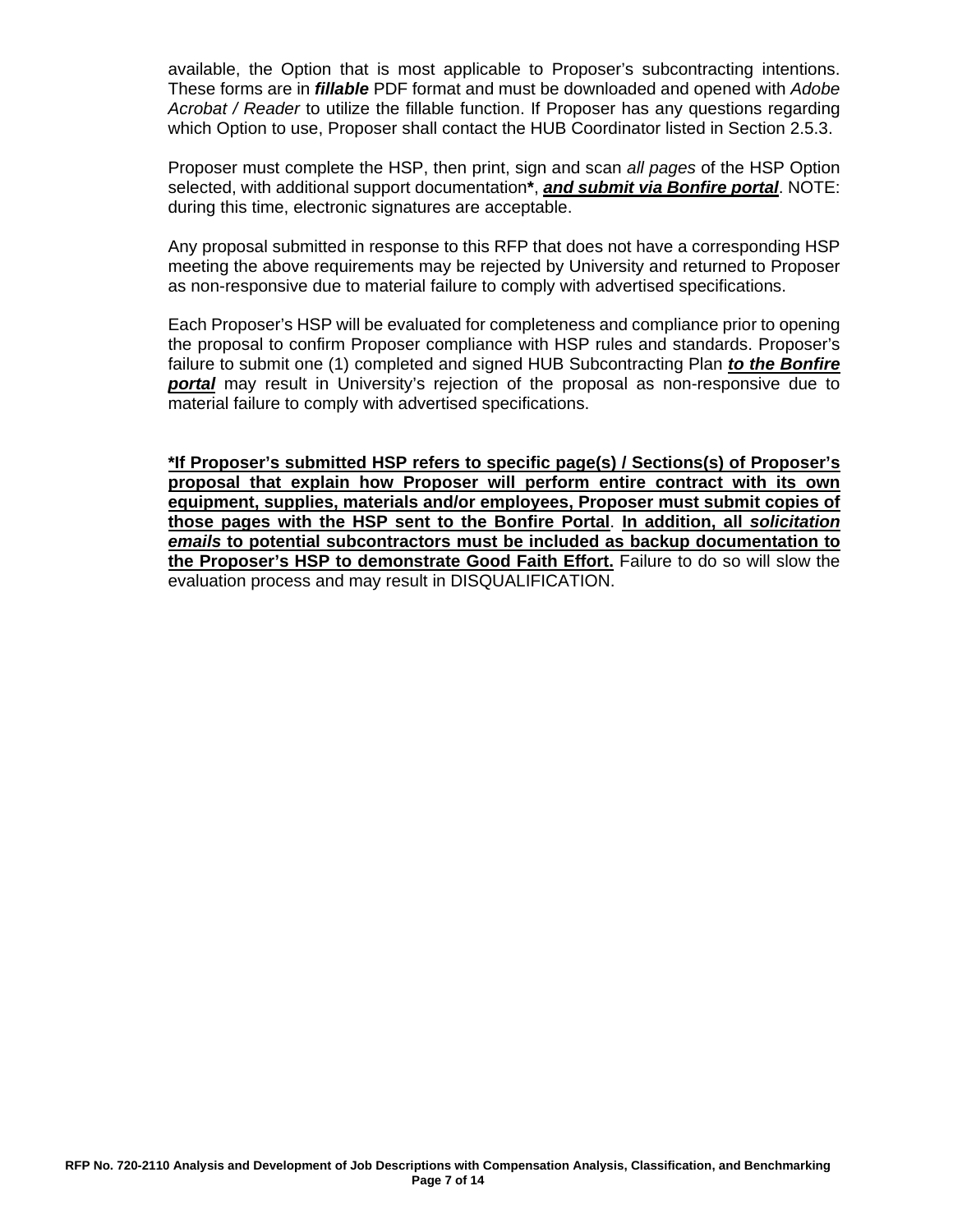#### **SUBMISSION OF PROPOSAL**

#### **3.1 Proposal Validity Period**

Each proposal must state that it will remain valid for University's acceptance for a minimum of one hundred and twenty (120) days after the Submittal Deadline, to allow time for evaluation, selection, and any unforeseen delays.

#### **3.2 Terms and Conditions**

- 3.2.1 Proposer must comply with the requirements and specifications contained in this RFP, including the Agreement (ref. **APPENDIX TWO**), the Notice to Proposer (ref. **Section 2** of this RFP), Proposal Requirements (ref. **APPENDIX ONE**) and the Specifications and Additional Questions (ref. **Section 5** of this RFP). If there is a conflict among the provisions in this RFP, the provision requiring Proposer to supply the better quality or greater quantity of services will prevail, or if such conflict does not involve quality or quantity, then interpretation will be in the following order of precedence:
	- 3.2.1.1. Specifications and Additional Questions (ref. **Section 5** of this RFP);
	- 3.2.1.2. Agreement (ref. **Section 4** and **APPENDIX TWO**);
	- 3.2.1.3. Proposal Requirements (ref. **APPENDIX ONE**);
	- 3.2.1.4. Notice to Proposers (ref. **Section 2** of this RFP).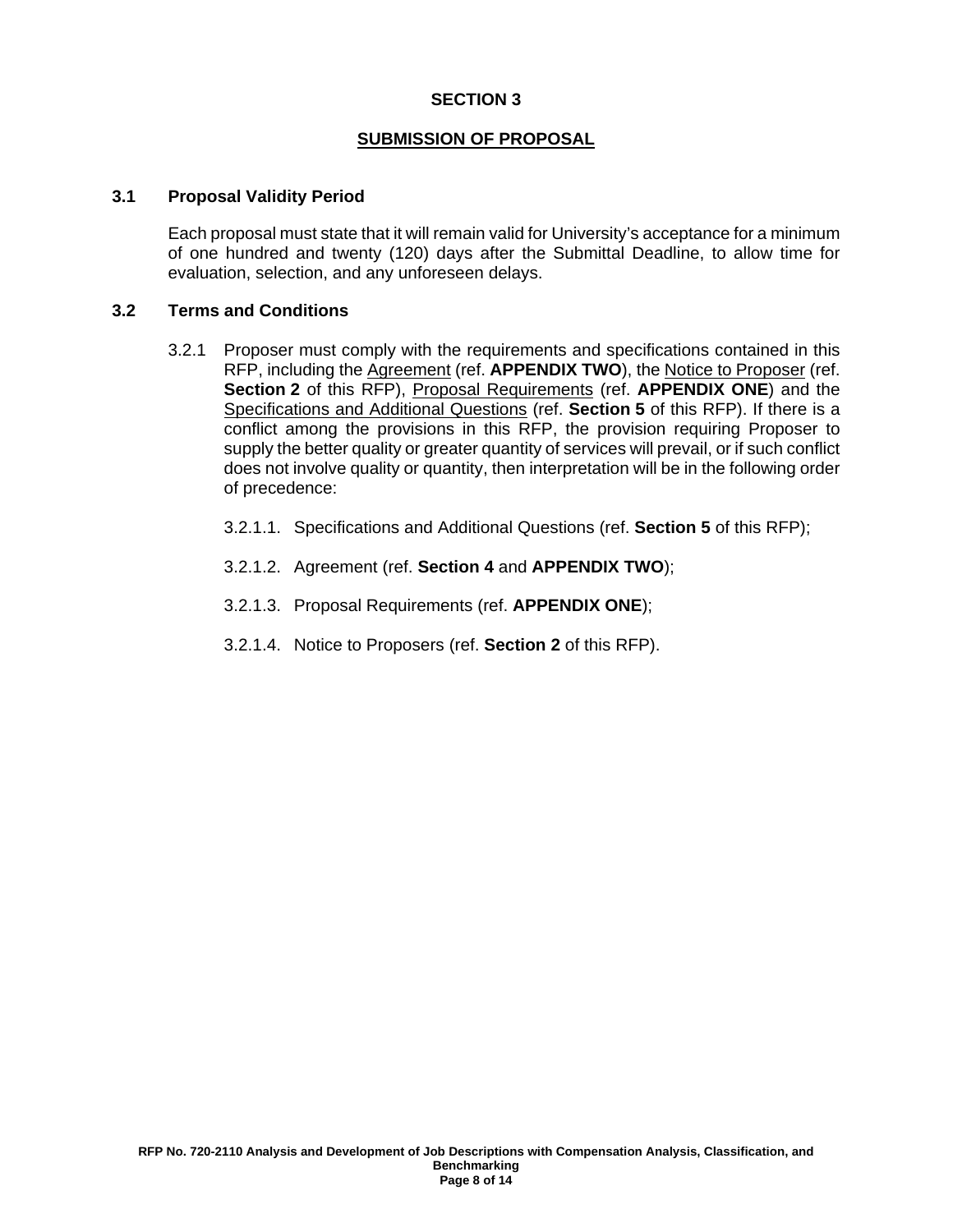#### **GENERAL TERMS AND CONDITIONS**

Terms and conditions contained in the attached Agreement (ref. **APPENDIX TWO**) or, in the sole discretion of University, terms and conditions substantially similar to those contained in the Agreement, will constitute and govern any agreement that results from this RFP. If Proposer takes exception to any terms or conditions set forth in the Agreement, Proposer will submit redlined **APPENDIX TWO** as part of its proposal in accordance with **Section 5.2** of this RFP. Proposer's exceptions will be reviewed by University and may result in disqualification of Proposer's proposal as non-responsive to this RFP. If Proposer's exceptions do not result in disqualification of Proposer's proposal, then University may consider Proposer's exceptions when University evaluates the Proposer's proposal.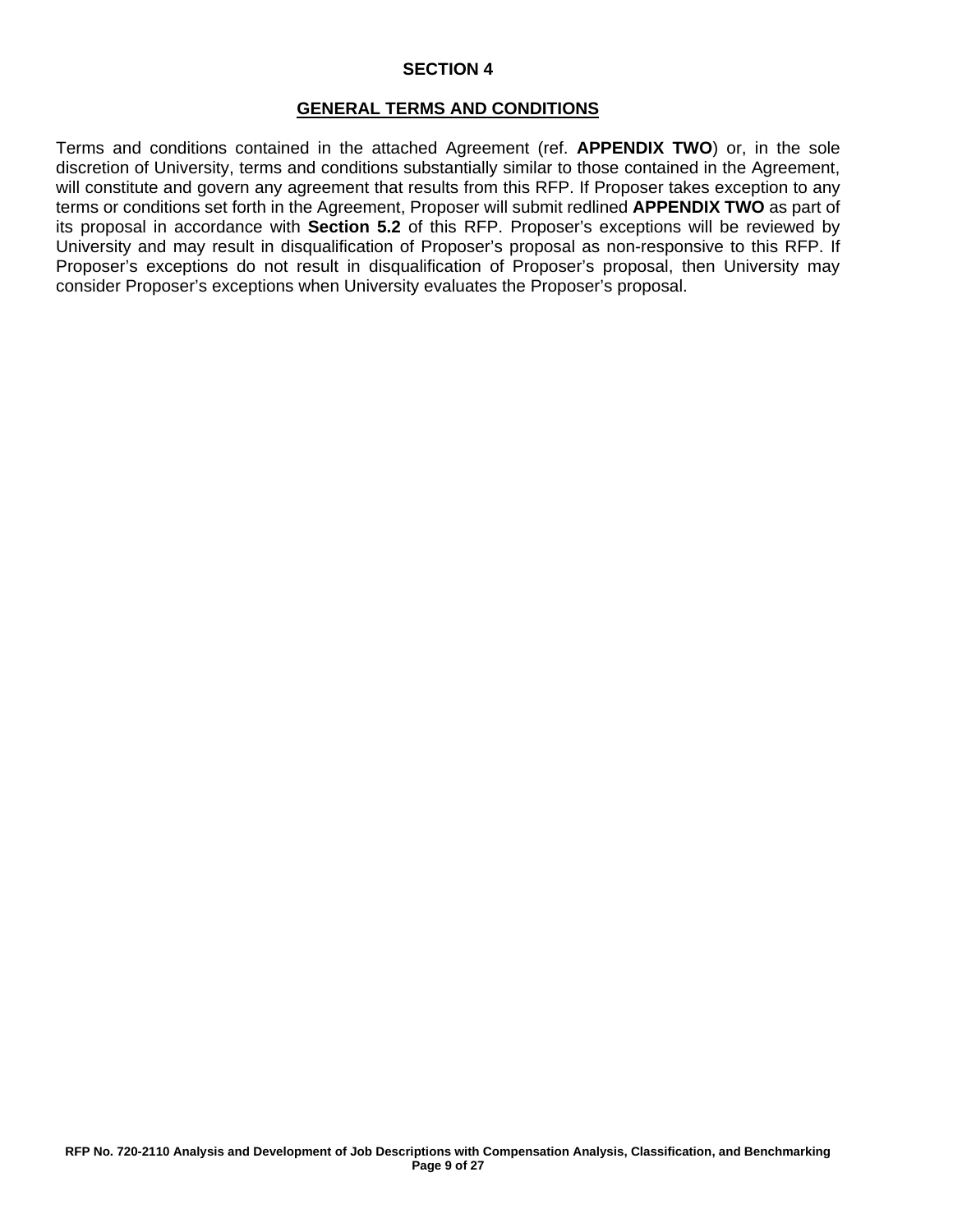### **SPECIFICATIONS AND ADDITIONAL QUESTIONS**

### **5.1 General**

The minimum requirements and the specifications for the Services, as well as certain requests for information to be provided by Proposer as part of its proposal, are set forth below. As indicated in **Section 2.3** of this RFP, the successful Proposer is referred to as the "**Contractor**."

**Contract Term:** University intends to enter into an agreement with the Contractor to perform the Services for an initial three (3) year base term, with the option to renew for two (2) additional one (1) year renewal periods, upon mutual written agreement of both parties.

#### **5.2 Additional Information**

Proposer must submit the following information as part of Proposer's proposal:

If Proposer takes exception to any terms or conditions set forth in the Agreement (ref. **APPENDIX TWO**), Proposer must redline APPENDIX TWO and include **APPENDIX TWO** as part of its Proposal. If Proposer agrees with terms or conditions set forth in the **APPENDIX TWO**, Proposer will submit a written statement acknowledging it.

#### **5.3 Scope of Work**

Contractor will provide the following services to University:

#### **A. Phase I – Job Description Creation, Analysis, and Development**

- Serve as lead architect and project manager of the job description process in partnership with the UT System Administration Talent team.
- Gather the necessary information to evaluate, update, and organize all job descriptions to reflect current responsibilities and requirements including:
	- 1. Job title
	- 2. Summary and objective of the job (purpose of the position)
	- 3. Primary responsibilities
	- 4. Supervisory responsibilities, if applicable
	- 5. Education and experience (minimum and preferred qualifications)
	- 6. Competencies (required knowledge, skills, and abilities)
	- 7. Working conditions (physical demands, travel requirements, work environment, etc.)
- Create and draft new job and position descriptions for all positions included in the scope.
- Develop a strategic process for participatory engagement by key stakeholders throughout the project, including:
	- o Design and implement a process for job description draft creation, development, and finalization with incumbents, front-line managers, and Department Heads
	- o Design and implement a process for final executive approval of the completed job descriptions from the Executive Officers of the UT System Administration
- Develop a cohesive distribution method of the newly created job descriptions to incumbents and supervisors.
- Consult and assist with the identification of jobs and duties that can be done reasonably from an office environment, a work from home environment, or a hybrid home/office environment.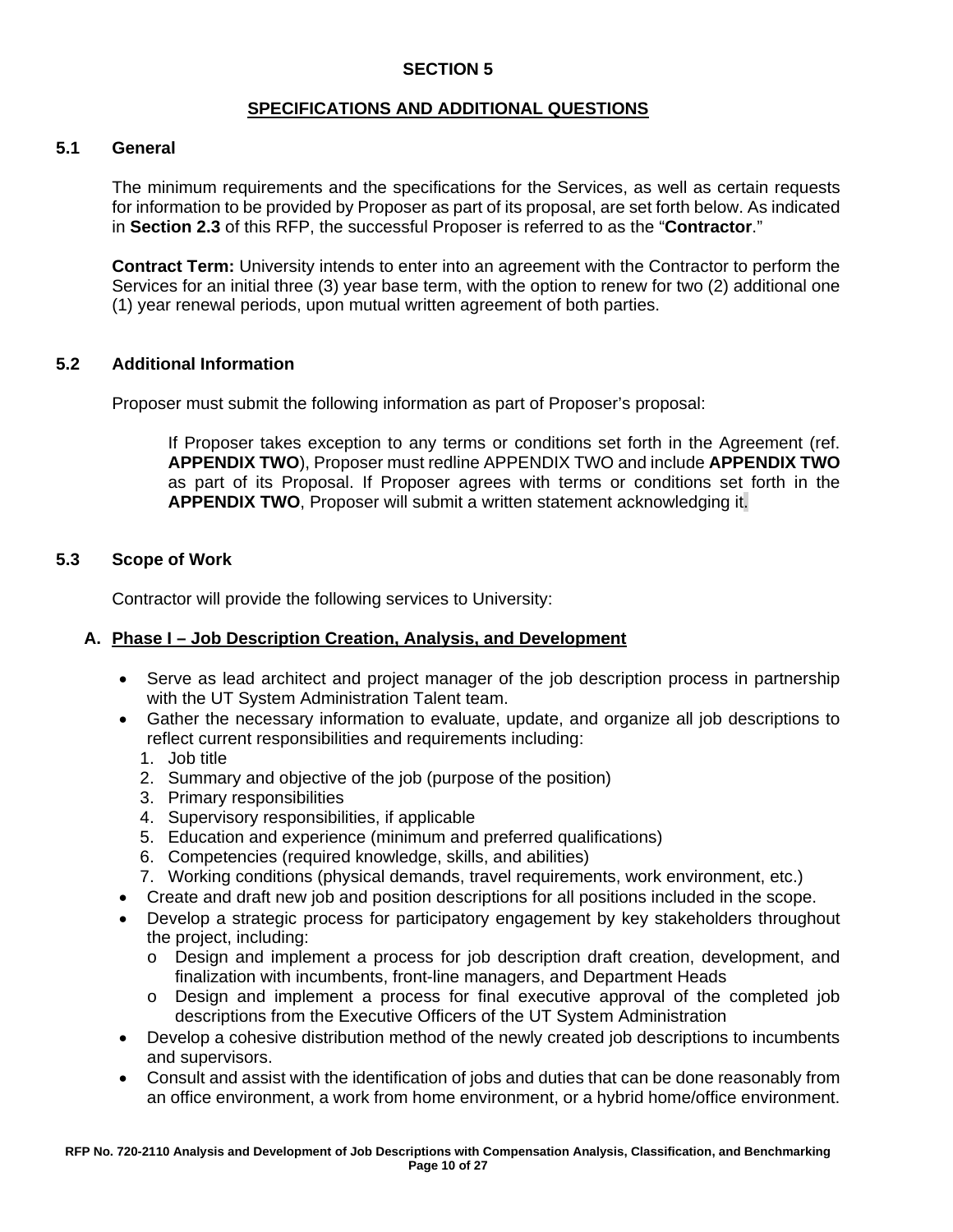- Identify managerial and individual contributor level competencies for hybrid work environment.
- Revised job descriptions need to:
	- o be provided in a format that can be seamlessly uploaded into UT System Administrations' HR system (PeopleSoft)
	- o be legally compliant (ADA, EEO statement, required disclaimers, etc.)
- The scope of job descriptions to be evaluated includes:
	- o Job descriptions for all full-time and part-time benefits-eligible positions—ranging from entry level to Associate Vice Chancellor positions—and select part-time non-benefits eligible positions
	- o Job descriptions for Vice Chancellor and above positions.

### **Phase I.a – Phased Approach**

- This phased approach is being utilized to help socialize the project as a change initiative with UT System Administration and to mitigate potential budgetary limitations
- Scope and Offices Covered
	- o Completion of all aspects covered in Phase I for two offices
	- o Office of Academic Affairs
- 15 Positions
	- o Office of Talent and Innovation
- **15 Positions**
- Measures of Success
	- o Quality and accuracy of the job description elements measured
- **Job Description elements outlined in previous section** 
	- o Adherence to prescribed schedule and deliverables
	- o Overall customer satisfaction from all levels within the University of Texas System Administration.

### **B. Phase II – Salary Structure Analysis & Compensation Benchmarking**

- 1. Perform a review of existing salary grade structures; evaluate for existing structures (2) for total numbers of grades, salary ranges per grade, and model differences to support specialized departments and regional pay differences.
- 2. Review and evaluate updated job descriptions specific to titles and job families; focus on consolidating jobs as appropriate based on responsibilities and updating job families in which titles are structured to represent progressive levels of responsibilities, impact, and competencies.
- 3. Evaluate and assign jobs to appropriate salary grades based on benchmarking to market, ensuring internal and external parity in alignment with UT System Administration's compensation philosophy.
- 4. Evaluate an identified set of jobs for FLSA classification (estimate approximately 20-25% of our current job descriptions to be evaluated) and provide recommendations on exemption from overtime pay based on scope of responsibilities in accordance with FLSA guidelines.

### **C. Additional Analysis:**

- 1. Conduct an analysis of race and gender equity.
- 2. Conduct a total rewards analysis.

### **5.4 Additional Questions Specific to this RFP**

Proposer must submit the following information as part of Proposer's proposal: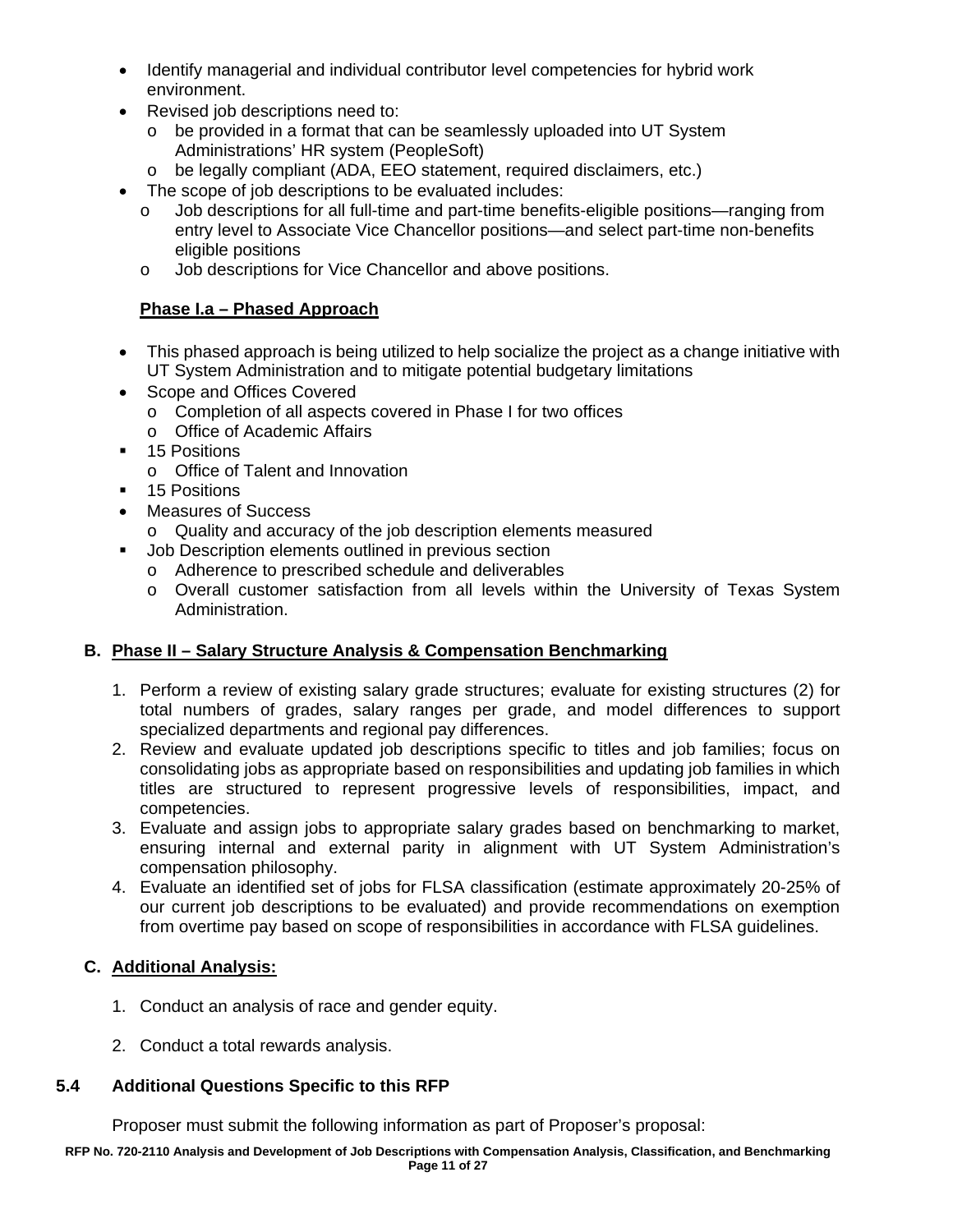### **Proposer's Experience and Workload (25%)**

1. Provide references from three (3) of Proposer's customers from the past five (5) years for services that are similar in scope, size, and complexity to the Services described in this RFP.

Provide the following information for each customer:

- Customer name and address;
- Contact name with email address and phone number;
- Time period in which work was performed;
- Short description of work performed.

Include at least one client that you have worked with post onset of the COVID-19 pandemic, if available.

- 2. Has Proposer worked with University institutions in the past five (5) years? If "yes," state University Institution name, department name, department contact, and provide a brief description of work performed.
- 3. How many organizations / clients does Proposer currently represent in support of human resources services and, of those, who many are in higher education. Give short description of work performed for these clients.
- 4. What was the average length of Proposer's projects / assignments in the past year? What was the average length of projects / assignments of a similar scope to this request by University?
- 5. Provide information on prior work efforts / volume of projects of a similar scope provided to clients within higher education.
- 6. Have Proposer provided strategic guidance on hybrid "work from home/work" workplace considerations and best practices during post onset of the COVID-19 pandemic (or prior to the pandemic if applicable)? If "yes," provide information regarding the scope of work that was proposed / delivered and, if possible, the client name.
- 7. Have Proposer provided strategic guidance on the competencies required for employee and managerial positions in a work from home environment during the post onset of the COVID-19 pandemic (or prior to the pandemic if applicable)? If "yes," please provide examples of the competencies that were proposed / delivered and, if possible, the client name.

### **Structure and Experience of the Personnel Assigned to the Team (30%)**

- 8. Provide a description of the proposed Proposer's team, including the size and structure of the team.
- 9. Provide a description of the role of each member of the team; for each role, include primary functions / responsibilities along with identification if a lead or support role within the team.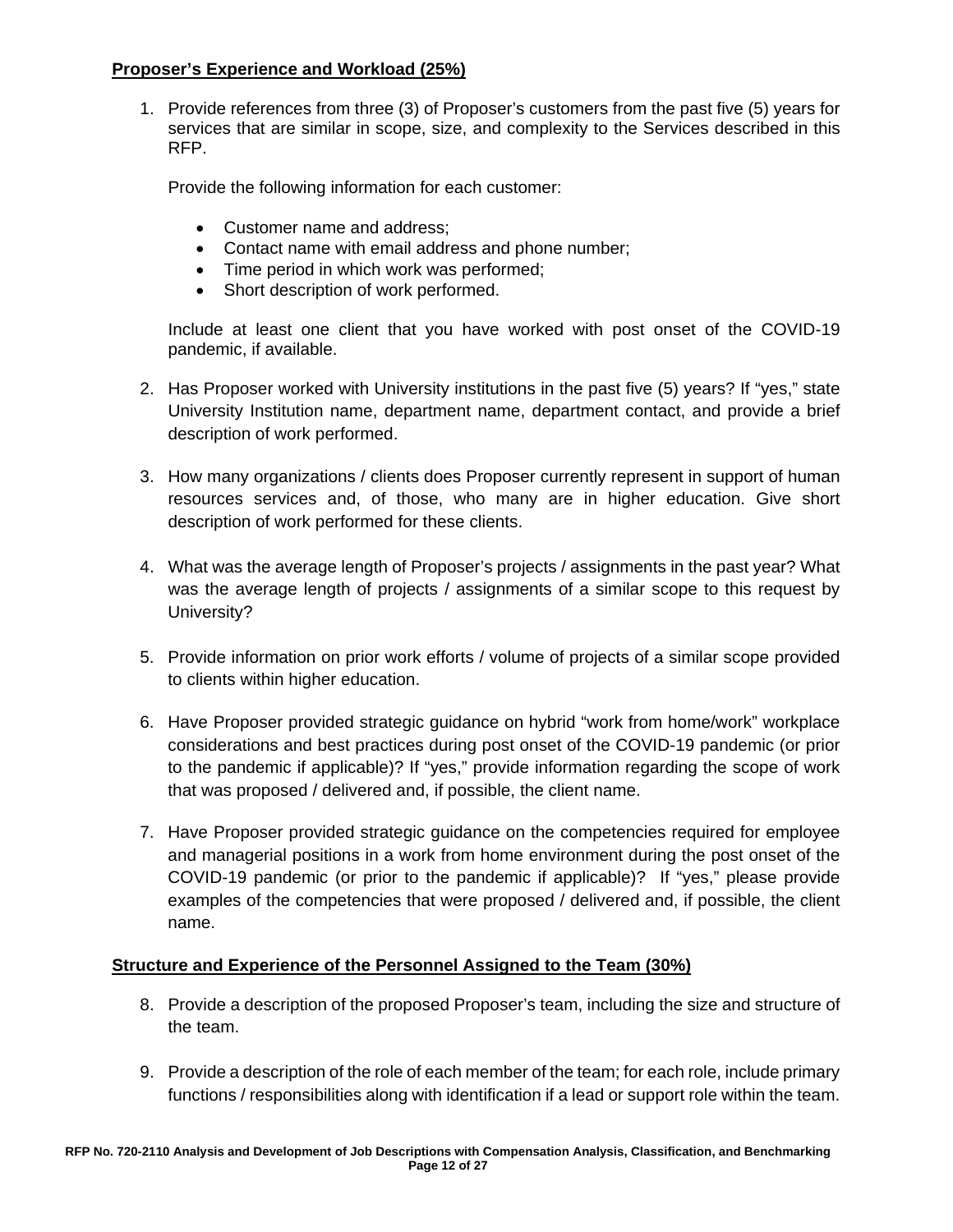- 10. Provide an overview of the anticipated level of engagement between the lead and support roles with the OTI team members.
- 11. What are the identified team members' qualifications and direct experience in accordance with this proposal (examples: developing job descriptions, compensation benchmarking to external market, etc.)?
- 12. In addition to the proposed Proposer's Team, what additional staffing resources are available and may be engaged within Proposer's organization in support of this project?

### **Project Approach and Schedule (30%)**

- 13. Describe Proposer's approach in developing job descriptions, including resources typically used and available to Proposer (i.e., does Proposer develop / write the job descriptions from scratch based on information gathered during the survey process, does Proposer typically edit from the existing job description, does Proposer have a repository of job descriptions Proposer utilizes in the development / revision of University's positions, etc.).
- 14. Describe Proposer's information gathering methods for obtaining current core job duties used in developing job descriptions (i.e. who Proposer gathers the information from, who approves the duties, etc.). Does Proposer provide training to stakeholders on Proposer's preferred methodology?
- 15. Provide a write-up of the project tasks and Proposer's approach on how Proposer will complete these, given University's needs. Include milestones, specific tasks, and timelines for each phase and overall project.
- 16. Provide an overview of the keys to success for the project based on the scope of work.
- 17. Identify Proposer's project management and communications approach for this project.
- 18. Explain Proposer's expectation of onsite versus offsite work.
- 19. Describe Proposer's approach to each of the phases identified for the project based on the scope of work.
- 20. Provide information regarding Proposer's team availability and time for completing the work including:
	- availability to begin including the earliest Proposer would be available to start the project (month) as well as the amount of time need to begin from the notice of the award of the contract;
	- amount of time Proposer anticipate for Phase I (include break out for Phase Ia), Phase II, and the two (2) additional the individual phases; if work can be performed concurrently throughout any of the phases, please identify;
	- availability on an as needed basis for the additional analysis following the completion of Phase I and Phase II.
- 21. Identify sources of data to be considered for use for the project (for both job description development and compensation benchmarking).
- 22. What, if any, original source data will be provided to University?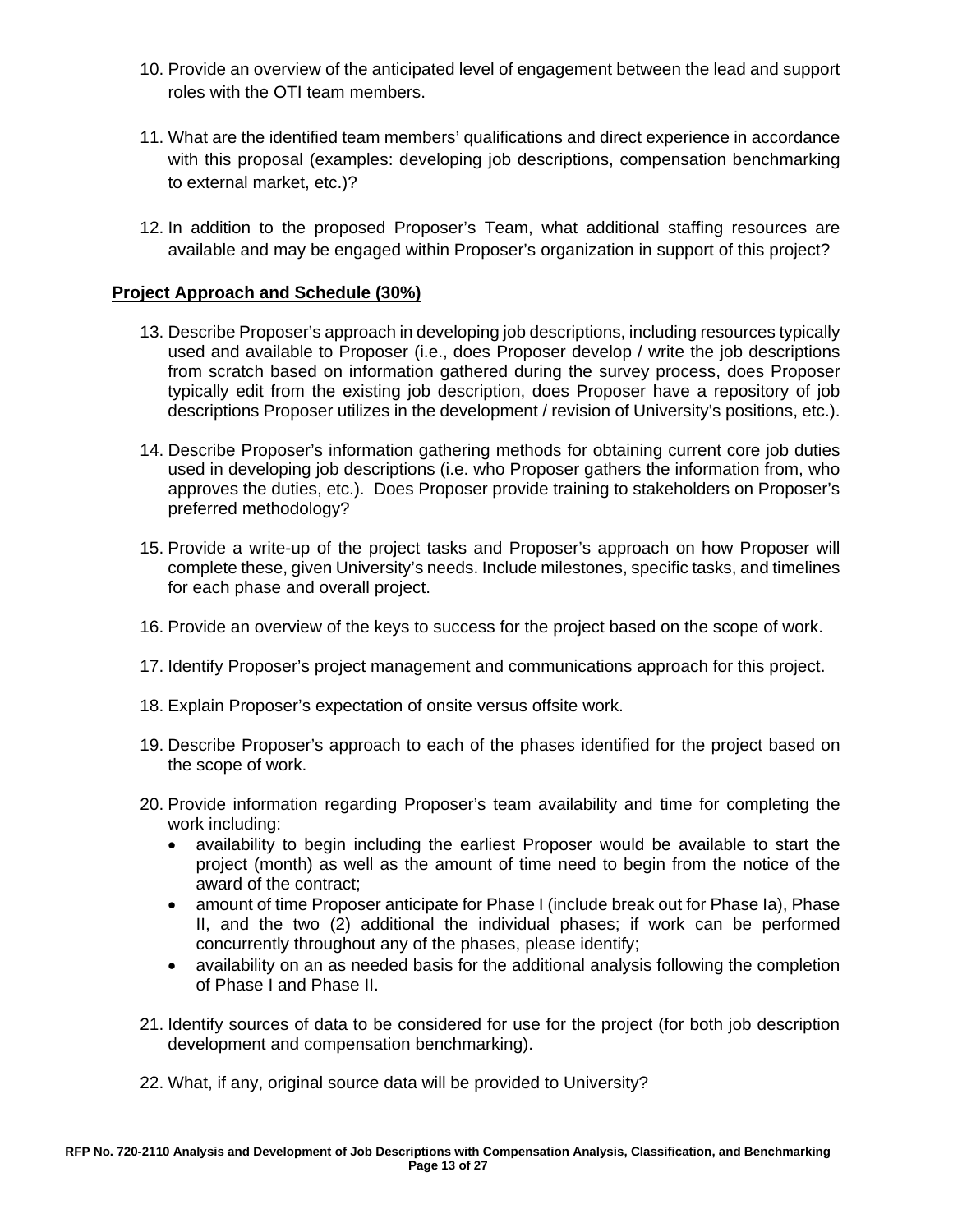- 23. Describe proposed methods for informing and educating affected employees regarding the process relative to their participation, the results of the project, and how the Consultant and University will work together in developing that message.
- 24. Provide suggestions for additional services which may benefit University.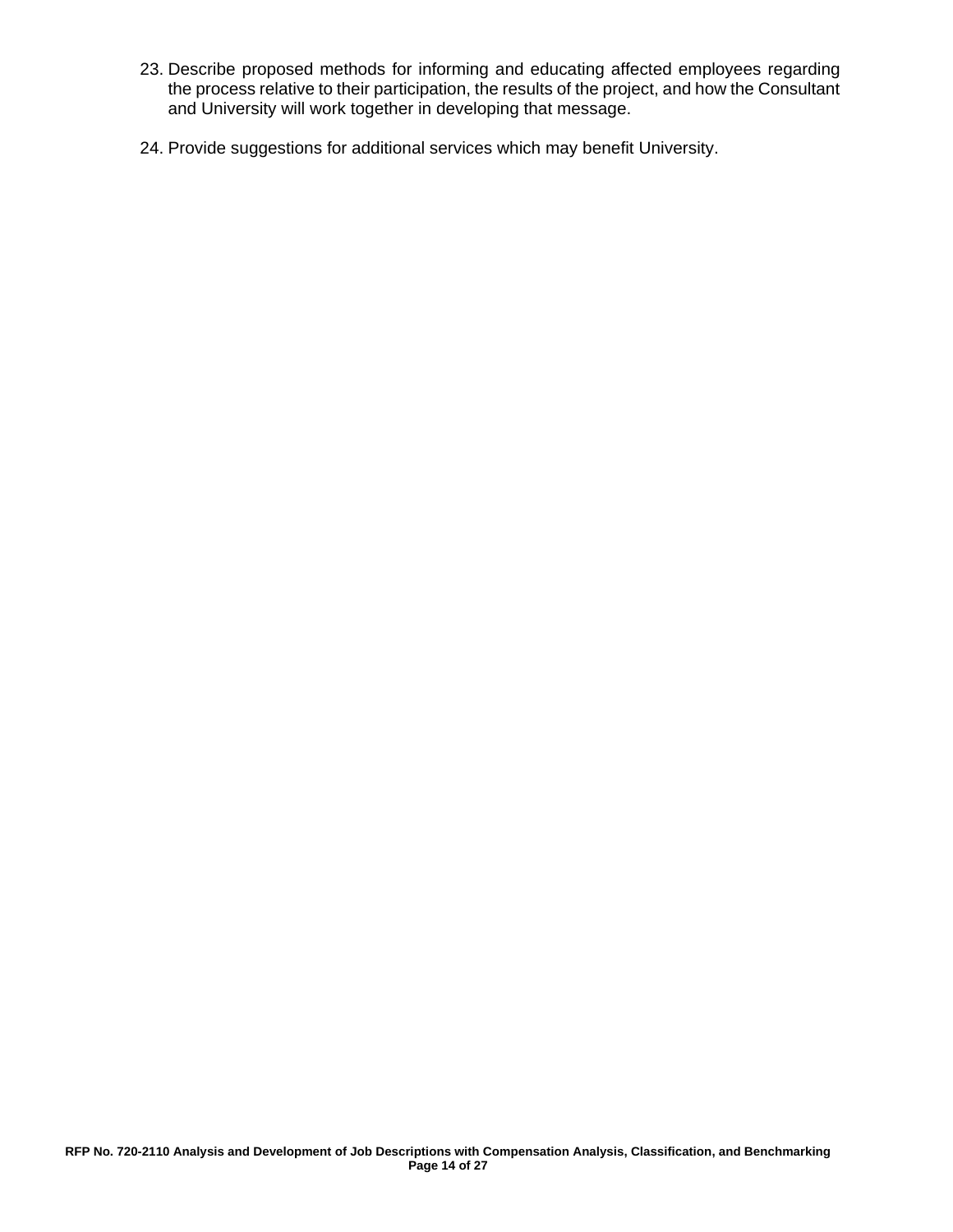### **PRICING AND DELIVERY SCHEDULE**

**Proposal of:** \_\_\_\_\_\_\_\_\_\_\_\_\_\_\_\_\_\_\_\_\_\_\_\_\_\_\_\_\_\_\_\_\_\_\_

(Proposer Company Name)

**To:** The University of Texas System

**RFP No.:** 720-2110 Analysis and Development of Job Descriptions with Compensation Analysis, Classification, and Benchmarking

Ladies and Gentlemen:

Having carefully examined all the specifications and requirements of this RFP and any attachments thereto, the undersigned proposes to furnish the required pursuant to the above-referenced Request for Proposal upon the terms quoted (firm fixed price) below. The University will not accept proposals which include assumptions or exceptions to the work identified in this RFP.

#### **6.1 Pricing for Services Offered (15%)**

Pricing submitted in response to the RFP shall be considered *all-inclusive* to include, but not limited to, travel expenses, etc.

| А. | Per phase pricing for each (4 items total): |  |
|----|---------------------------------------------|--|
|    | Phase I:                                    |  |
|    | Phase II:                                   |  |
|    | Race/Gender Equity Analysis:                |  |
|    | <b>Total Rewards Analysis:</b>              |  |

For the Phase I pricing, provide separate pricing options for the **Phase I.a – Phased Approach** only and the full Phase rollout.

- B. Provide bundled pricing for Phases I & II (i.e., what pricing incentives does the consultant offer for committing to both phases of work?)  $\qquad$  \$
- C. Bundled pricing for all Phases (4 items total): Phase I, Phase II, Race / Gender Equity Analysis, Total Rewards Analysis (i.e., what pricing incentives does the consultant offer for committing to both phases of work?)  $\qquad \qquad \$
- D. Provide Hourly Fee Schedule for Services by type of service or staff member, as applicable.

| <b>Service / Staff Member</b> | <b>Rate per Hour</b> |
|-------------------------------|----------------------|
| Partner                       | S                    |
| <b>Managing Director</b>      |                      |
| <b>Director</b>               | S                    |
| Manager                       |                      |
| <b>Senior Associate</b>       |                      |
| Associate                     |                      |

University will *not* reimburse Contractor for expenses.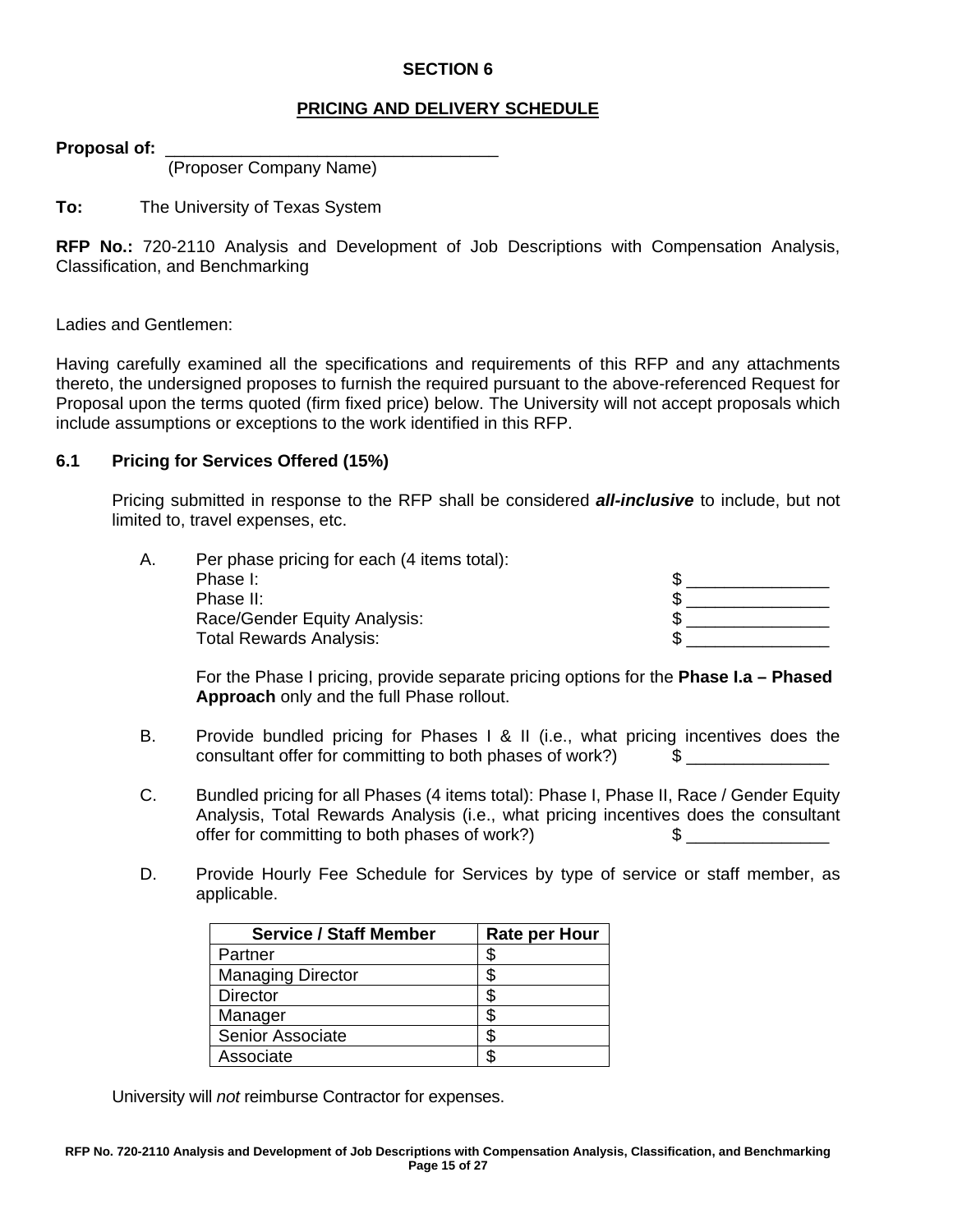### **6.2 Delivery Schedule of Events and Time Periods**

Indicate number of calendar days needed to commence the Services from the execution of the services agreement:

**Example 2** Calendar Days

#### **6.3 Payment Terms**

University's standard payment terms are "net 30 days" as mandated by the *Texas Prompt Payment Act* (ref. [Chapter 2251,](http://www.statutes.legis.state.tx.us/Docs/GV/htm/GV.2251.htm) *[Government Code](http://www.statutes.legis.state.tx.us/Docs/GV/htm/GV.2251.htm)*).

Indicate below the prompt payment discount that Proposer offers:

Prompt Payment Discount:  $\frac{1}{2}$  % days / net 30 days.

[Section 51.012,](http://www.statutes.legis.state.tx.us/Docs/ED/htm/ED.51.htm#51.012) *Education Code*, authorizes University to make payments through electronic funds transfer methods. Proposer agrees to accept payments from University through those methods, including the automated clearing house system ("**ACH**"). Proposer agrees to provide Proposer's banking information to University in writing on Proposer letterhead signed by an authorized representative of Proposer. Prior to the first payment, University will confirm Proposer's banking information. Changes to Proposer's bank information must be communicated to University in writing at least thirty (30) days before the effective date of the change and must include an IRS [Form](https://www.irs.gov/uac/about-form-w9) W-9 signed by an authorized representative of Proposer.

University, an agency of the State of Texas, is exempt from Texas Sales & Use Tax on goods and services in accordance with [§151.309,](http://www.statutes.legis.state.tx.us/Docs/TX/htm/TX.151.htm#151.309) *[Tax Code,](http://www.statutes.legis.state.tx.us/Docs/TX/htm/TX.151.htm#151.309)* and [Title 34 TAC](http://texreg.sos.state.tx.us/public/readtac$ext.TacPage?sl=R&app=9&p_dir=&p_rloc=&p_tloc=&p_ploc=&pg=1&p_tac=&ti=34&pt=1&ch=3&rl=322) [§3.322.](http://texreg.sos.state.tx.us/public/readtac$ext.TacPage?sl=R&app=9&p_dir=&p_rloc=&p_tloc=&p_ploc=&pg=1&p_tac=&ti=34&pt=1&ch=3&rl=322) Pursuant to [34 TAC](http://texreg.sos.state.tx.us/public/readtac$ext.TacPage?sl=R&app=9&p_dir=&p_rloc=&p_tloc=&p_ploc=&pg=1&p_tac=&ti=34&pt=1&ch=3&rl=322)  [§3.322\(c\)\(4\),](http://texreg.sos.state.tx.us/public/readtac$ext.TacPage?sl=R&app=9&p_dir=&p_rloc=&p_tloc=&p_ploc=&pg=1&p_tac=&ti=34&pt=1&ch=3&rl=322) University is not required to provide a tax exemption certificate to establish its tax exempt status.

| Respectfully submitted, |  |
|-------------------------|--|
|-------------------------|--|

Proposer:

**By:** \_\_\_\_\_\_\_\_\_\_\_\_\_\_\_\_\_\_\_\_\_\_\_\_\_\_\_

(Authorized Signature for Proposer)

**Name:** \_\_\_\_\_\_\_\_\_\_\_\_\_\_\_\_\_\_\_\_\_\_\_\_\_

**Title:** \_\_\_\_\_\_\_\_\_\_\_\_\_\_\_\_\_\_\_\_\_\_\_\_\_\_

**Date:** \_\_\_\_\_\_\_\_\_\_\_\_\_\_\_\_\_\_\_\_\_\_\_\_\_\_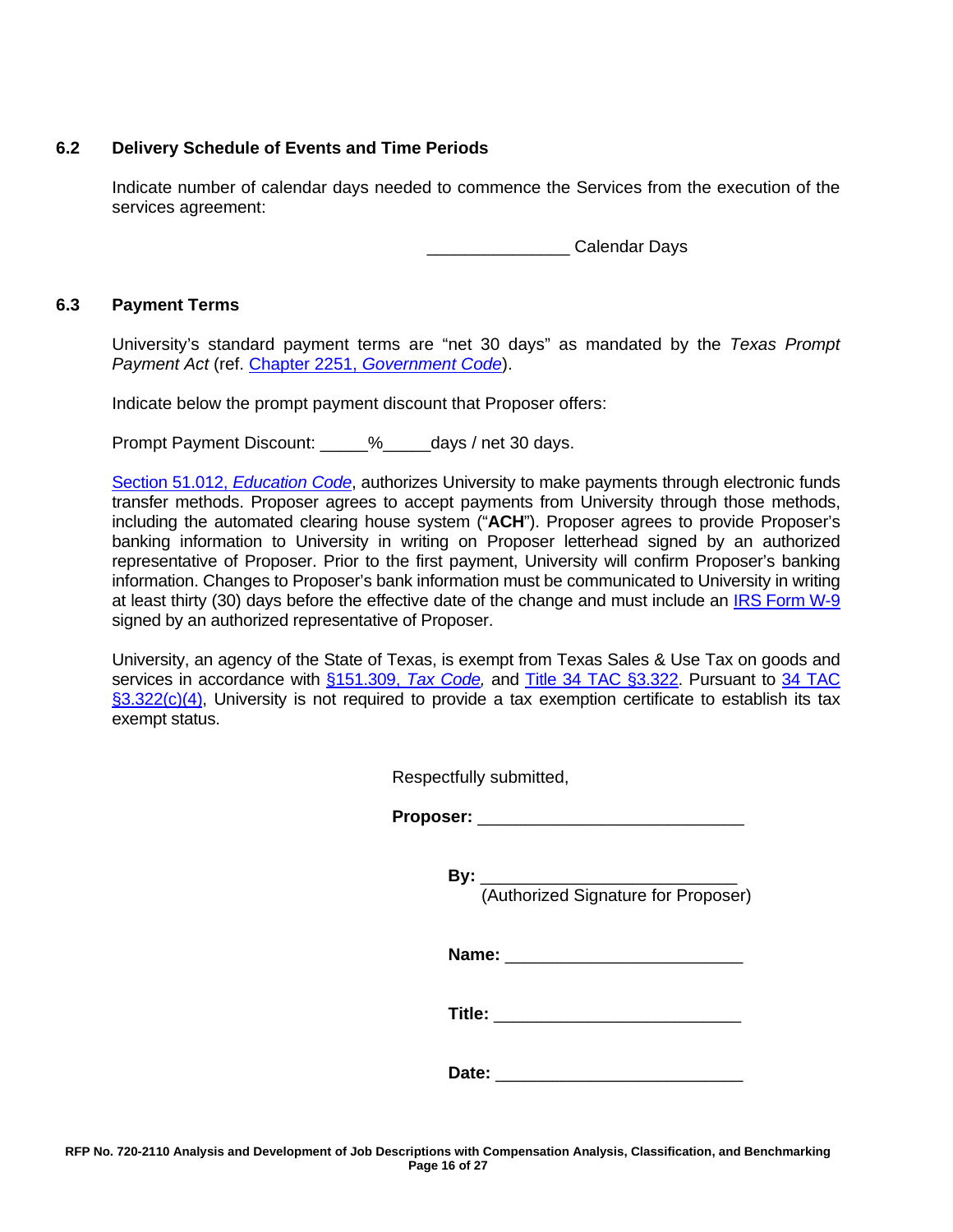### **APPENDIX ONE**

#### **PROPOSAL REQUIREMENTS**

### **TABLE OF CONTENTS**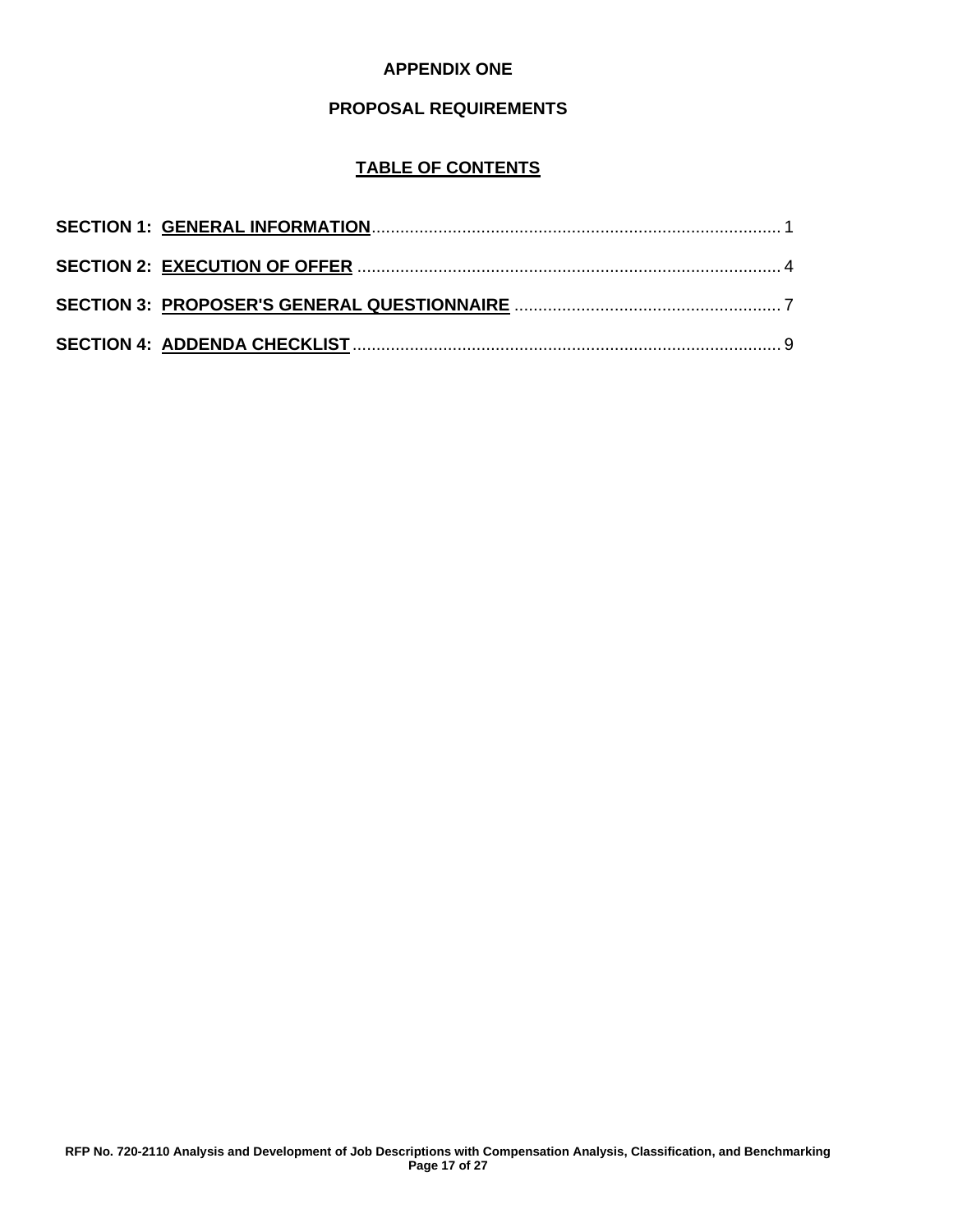#### **GENERAL INFORMATION**

#### **1.1 Purpose**

University is soliciting competitive sealed proposals from Proposers having suitable qualifications and experience providing services in accordance with the terms, conditions and requirements set forth in this RFP. This RFP provides sufficient information for interested parties to prepare and submit proposals for consideration by University.

By submitting a proposal, Proposer certifies that it understands this RFP and has full knowledge of the scope, nature, quality, and quantity of the services to be performed, the detailed requirements of the services to be provided, and the conditions under which such services are to be performed. Proposer also certifies that it understands that all costs relating to preparing a response to this RFP will be the sole responsibility of the Proposer.

PROPOSER IS CAUTIONED TO READ THE INFORMATION CONTAINED IN THIS RFP CAREFULLY AND TO SUBMIT A COMPLETE RESPONSE TO ALL REQUIREMENTS AND QUESTIONS AS DIRECTED.

#### **1.2 Inquiries and Interpretations**

University may in its sole discretion respond in writing to written inquiries concerning this RFP and mail its response as an Addendum to all parties recorded by University as having received a copy of this RFP. Only University's responses that are made by formal written Addenda will be binding on University. Any verbal responses, written interpretations or clarifications other than Addenda to this RFP will be without legal effect. All Addenda issued by University prior to the Submittal Deadline will be and are hereby incorporated as a part of this RFP for all purposes.

Proposers are required to acknowledge receipt of each Addendum as specified in this Section. The Proposer must acknowledge all Addenda by completing, signing and returning the Addenda Checklist (ref. **Section 4** of **APPENDIX ONE**). The Addenda Checklist must be received by University prior to the Submittal Deadline and should accompany the Proposer's proposal.

Any interested party that receives this RFP by means other than directly from University is responsible for notifying University that it has received an RFP package, and should provide its name, address, telephone and facsimile (**FAX**) numbers, and email address, to University, so that if University issues Addenda to this RFP or provides written answers to questions, that information can be provided to that party.

#### **1.3 Public Information**

Proposer is hereby notified that University strictly adheres to all statutes, court decisions and the opinions of the Texas Attorney General with respect to disclosure of public information.

University may seek to protect from disclosure all information submitted in response to this RFP until such time as a final agreement is executed.

Upon execution of a final agreement, University will consider all information, documentation, and other materials requested to be submitted in response to this RFP, to be of a non-confidential and non-proprietary nature and, therefore, subject to public disclosure under the *Texas Public Information Act* (ref. [Chapter](http://www.statutes.legis.state.tx.us/Docs/GV/htm/GV.552.htm) 552, *[Government Code](http://www.statutes.legis.state.tx.us/Docs/GV/htm/GV.552.htm)*). Proposer will be advised of a request for public information that implicates their materials and will have the opportunity to raise any objections to disclosure to the Texas Attorney General. Certain information may be protected from release under §[§552.101,](http://www.statutes.legis.state.tx.us/Docs/GV/htm/GV.552.htm#552.101) [552.104,](http://www.statutes.legis.state.tx.us/Docs/GV/htm/GV.552.htm#552.104) [552.110,](http://www.statutes.legis.state.tx.us/Docs/GV/htm/GV.552.htm#552.110) [552.113,](http://www.statutes.legis.state.tx.us/Docs/GV/htm/GV.552.htm#552.113) and [552.131,](http://www.statutes.legis.state.tx.us/Docs/GV/htm/GV.552.htm#552.131) *Government Code*.

#### **1.4 Type of Agreement**

Contractor, if any, will be required to enter into a contract with University in a form substantially similar to the Agreement between University and Contractor (the "**Agreement**") attached to this RFP as **APPENDIX TWO** and incorporated for all purposes.

#### **1.5 Proposal Evaluation Process**

University will select Contractor by using the competitive sealed proposal process described in this Section. Any proposals that are not submitted by the Submittal Deadline or that are not accompanied by required number of completed and signed originals of the HSP will be rejected by University as non-responsive due to material failure to comply with this RFP (ref. **Section 2.5.4** of this RFP). Upon completion of the initial review and evaluation of proposals, University may invite one or more selected Proposers to participate in oral presentations. University will use commercially reasonable efforts to avoid public disclosure of the contents of a proposal prior to selection of Contractor.

University may make the selection of Contractor on the basis of the proposals initially submitted, without discussion, clarification or modification. In the alternative, University may make the selection of Contractor on the basis of negotiation with any of the Proposers. In conducting negotiations, University will use commercially reasonable efforts to avoid disclosing the contents of competing proposals.

University may discuss and negotiate all elements of proposals submitted by Proposers within a specified competitive range. For purposes of negotiation, University may establish, after an initial review of the proposals, a competitive range of acceptable or potentially acceptable proposals composed of the highest rated proposal(s). In that event, University may defer further action on proposals not included within the competitive range pending the selection of Contractor; provided, however, University reserves the right to include additional proposals in the competitive range if deemed to be in the best interest of University.

**APPENDIX ONE - RFP # 720-2110 Analysis and Development of Job Descriptions with Compensation Analysis, Classification, and Benchmarking Page 18 of 27**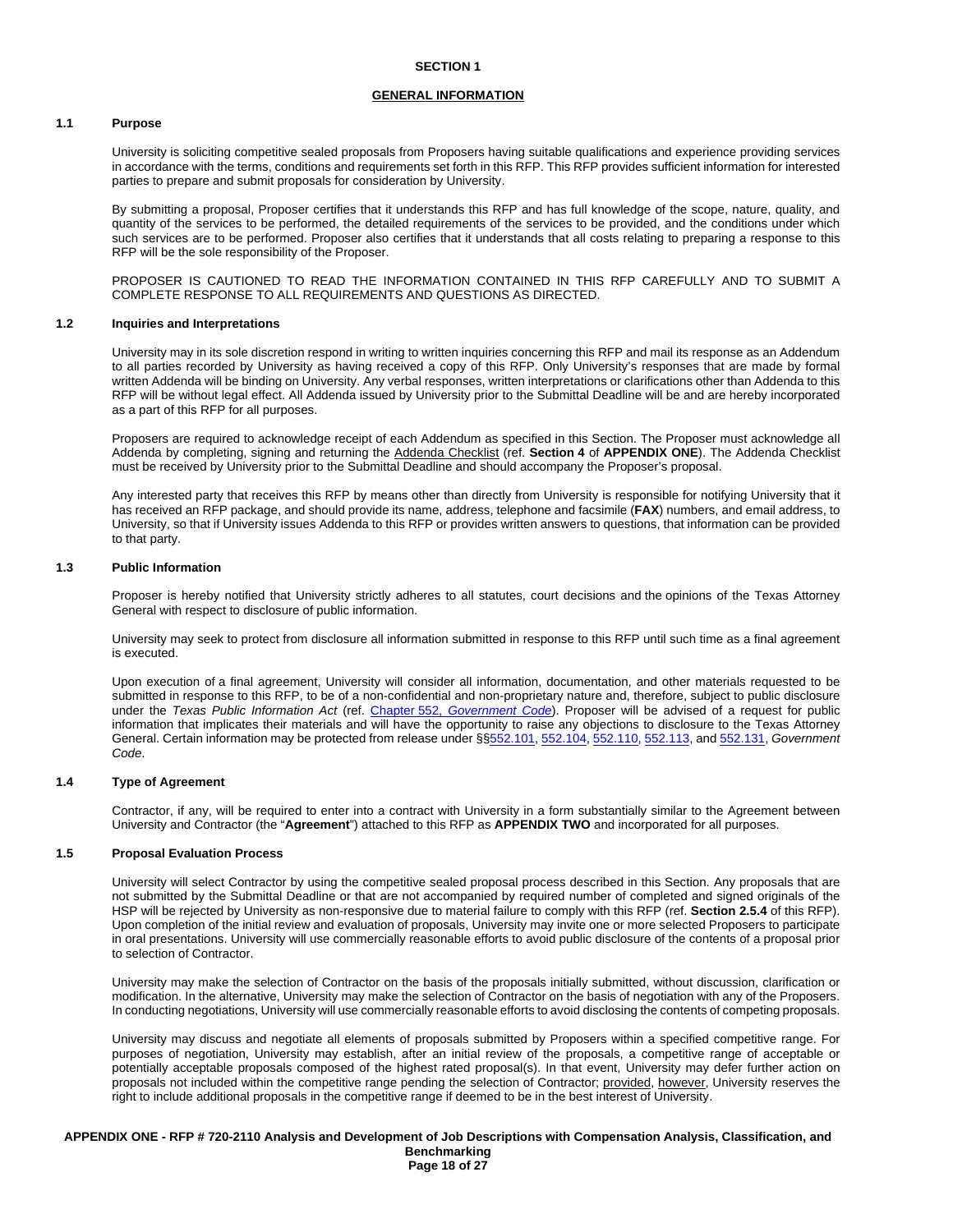After the Submittal Deadline but before final selection of Contractor, University may permit Proposer to revise its proposal in order to obtain the Proposer's best and final offer. In that event, representations made by Proposer in its revised proposal, including price and fee quotes, will be binding on Proposer. University will provide each Proposer within the competitive range with an equal opportunity for discussion and revision of its proposal. University is not obligated to select the Proposer offering the most attractive economic terms if that Proposer is not the most advantageous to University overall, as determined by University.

University reserves the right to (a) enter into an agreement for all or any portion of the requirements and specifications set forth in this RFP with one or more Proposers, (b) reject any and all proposals and re-solicit proposals, or (c) reject any and all proposals and temporarily or permanently abandon this selection process, if deemed to be in the best interests of University. Proposer is hereby notified that University will maintain in its files concerning this RFP a written record of the basis upon which a selection, if any, is made by University.

#### **1.6 Proposer's Acceptance of RFP Terms**

Proposer (1) accepts [a] Proposal Evaluation Process (ref. **Section 1.5** of **APPENDIX ONE**), [b] Criteria for Selection (ref. **2.3** of this RFP), [c] Specifications and Additional Questions (ref. **Section 5** of this RFP), [d] terms and conditions of the Agreement (ref. **APPENDIX TWO**), and [e] all other requirements and specifications set forth in this RFP; and (2) acknowledges that some subjective judgments must be made by University during this RFP process.

#### **1.7 Solicitation for Proposal and Proposal Preparation Costs**

Proposer understands and agrees that (1) this RFP is a solicitation for proposals and University has made no representation written or oral that one or more agreements with University will be awarded under this RFP; (2) University issues this RFP predicated on University's anticipated requirements for the Services, and University has made no representation, written or oral, that any particular scope of services will actually be required by University; and (3) Proposer will bear, as its sole risk and responsibility, any cost that arises from Proposer's preparation of a proposal in response to this RFP.

#### **1.8 Proposal Requirements and General Instructions**

- 1.8.1 Proposer should carefully read the information contained herein and submit a complete proposal in response to all requirements and questions as directed.
- 1.8.2 Proposals and any other information submitted by Proposer in response to this RFP will become the property of University.
- 1.8.3 University will not provide compensation to Proposer for any expenses incurred by the Proposer for proposal preparation or for demonstrations or oral presentations that may be made by Proposer. Proposer submits its proposal at its own risk and expense.
- 1.8.4 Proposals that (i) are qualified with conditional clauses; (ii) alter, modify, or revise this RFP in any way; or (iii) contain irregularities of any kind, are subject to disqualification by University, at University's sole discretion.
- 1.8.5 Proposals should be prepared simply and economically, providing a straightforward, concise description of Proposer's ability to meet the requirements and specifications of this RFP. Emphasis should be on completeness, clarity of content, and responsiveness to the requirements and specifications of this RFP.
- 1.8.6 University makes no warranty or guarantee that an award will be made as a result of this RFP. University reserves the right to accept or reject any or all proposals, waive any formalities, procedural requirements, or minor technical inconsistencies, and delete any requirement or specification from this RFP or the Agreement when deemed to be in University's best interest. University reserves the right to seek clarification from any Proposer concerning any item contained in its proposal prior to final selection. Such clarification may be provided by telephone conference or personal meeting with or writing to University, at University's sole discretion. Representations made by Proposer within its proposal will be binding on Proposer.
- 1.8.7 Any proposal that fails to comply with the requirements contained in this RFP may be rejected by University, in University's sole discretion.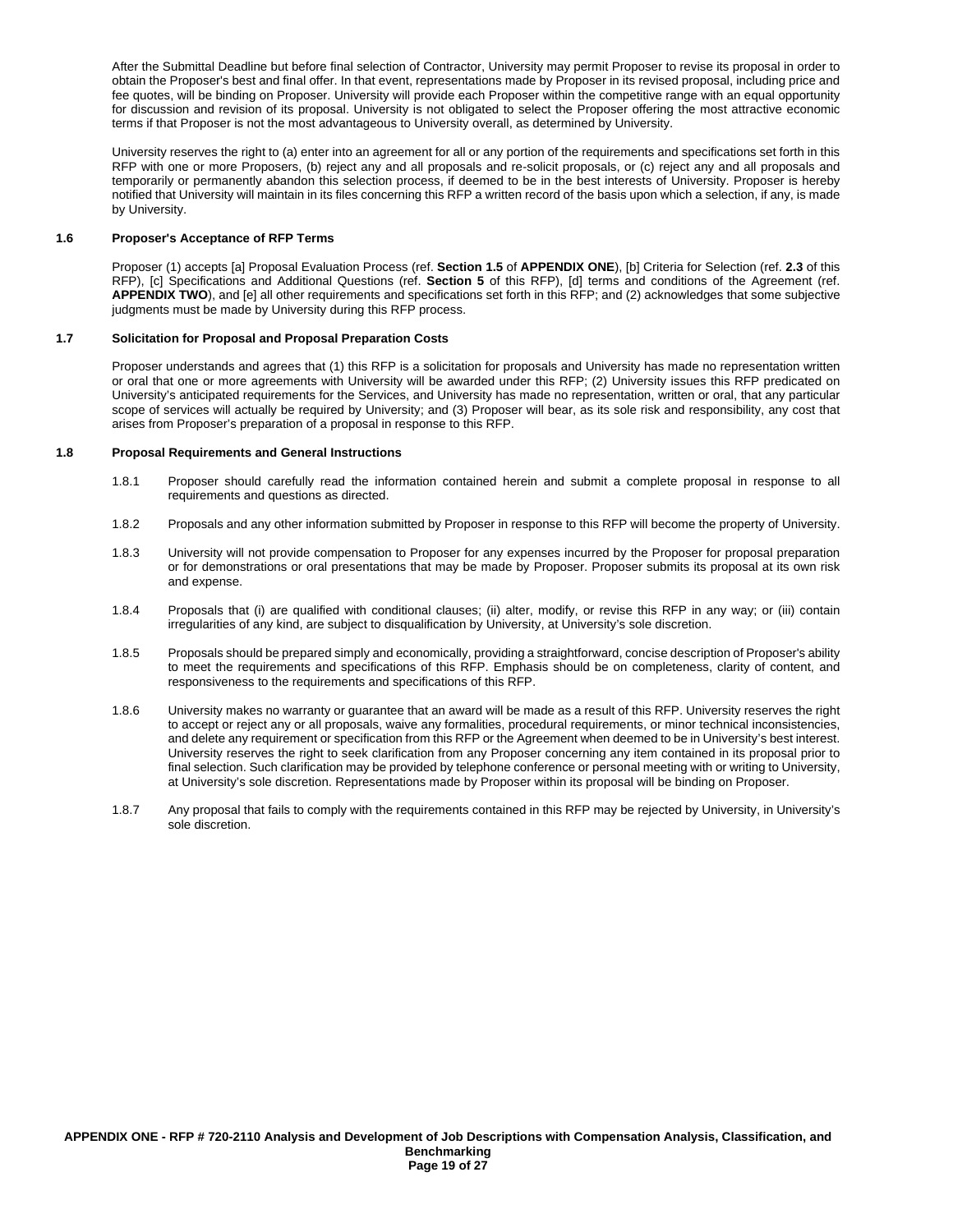#### **1.9 Preparation and Submittal Instructions**

#### 1.9.1 Specifications and Additional Questions

Proposals must include responses to the questions in Specifications and Additional Questions (ref. **Section 5** of this RFP). Proposer should reference the item number and repeat the question in its response. In cases where a question does not apply or if unable to respond, Proposer should refer to the item number, repeat the question, and indicate N / A (Not Applicable) or N / R (No Response), as appropriate. Proposer should explain the reason when responding N / A or N / R.

#### 1.9.2 Execution of Offer

Proposer must complete, sign and return the attached Execution of Offer (ref. **Section 2** of **APPENDIX ONE**) as part of its proposal. The Execution of Offer must be signed by a representative of Proposer duly authorized to bind the Proposer to its proposal. Any proposal received without a completed and signed Execution of Offer may be rejected by University, in its sole discretion.

#### 1.9.3 Pricing and Delivery Schedule

Proposer must complete and return the Pricing and Delivery Schedule (ref. **Section 6** of this RFP), as part of its proposal. In the Pricing and Delivery Schedule, the Proposer should describe in detail (a) the total fees for the entire scope of the Services; and (b) the method by which the fees are calculated. The fees must be inclusive of all associated costs for delivery, labor, insurance, taxes, overhead, and profit.

University will not recognize or accept any charges or fees to perform the Services that are not specifically stated in the Pricing and Delivery Schedule.

In the Pricing and Delivery Schedule, Proposer should describe each significant phase in the process of providing the Services to University, and the time period within which Proposer proposes to be able to complete each such phase.

#### 1.9.4 Proposer's General Questionnaire

Proposals must include responses to the questions in Proposer's General Questionnaire (ref. **Section 3** of **APPENDIX ONE).** Proposer should reference the item number and repeat the question in its response. In cases where a question does not apply or if unable to respond, Proposer should refer to the item number, repeat the question, and indicate N / A (Not Applicable) or N / R (No Response), as appropriate. Proposer should explain the reason when responding N / A or N / R.

#### 1.9.5 Addenda Checklist

Proposer should acknowledge all Addenda to this RFP (if any) by completing, signing and returning the Addenda Checklist (ref. **Section 4** of **APPENDIX ONE**) as part of its proposal. Any proposal received without a completed and signed Addenda Checklist may be rejected by University, in its sole discretion.

#### 1.9.6 Submission

*Proposer should submit all proposal materials as instructed in Section 3 of this RFP*. RFP No. (ref. **Title Page** of this RFP) and Submittal Deadline (ref. **Section 2.1** of this RFP) should be clearly shown (1) in the Subject line of any email transmitting the proposal, and (2) in the lower left-hand corner on the top surface of any envelope or package containing the proposal. In addition, the name and the return address of the Proposer should be clearly visible in any email or on any envelope or package.

University will not under any circumstances consider a proposal that is received after the Submittal Deadline or which is not accompanied by the HSP as required by **Section 2.5** of this RFP. University will not accept proposals submitted by email, telephone or FAX transmission.

Except as otherwise provided in this RFP, no proposal may be changed, amended, or modified after it has been submitted to University. However, a proposal may be withdrawn and resubmitted at any time prior to the Submittal Deadline. No proposal may be withdrawn after the Submittal Deadline without University's consent, which will be based on Proposer's written request explaining and documenting the reason for withdrawal, which is acceptable to University.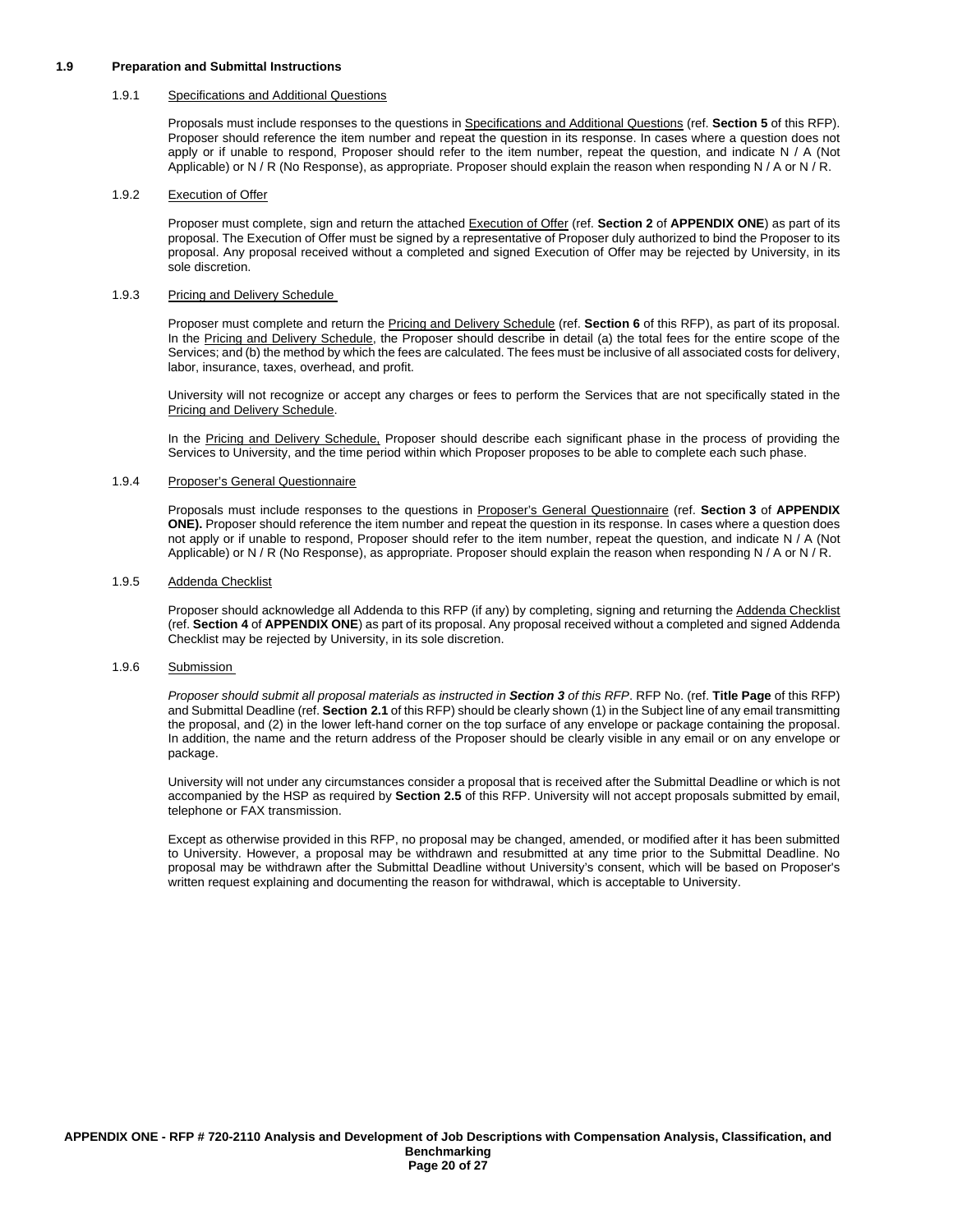#### **EXECUTION OF OFFER**

#### **THIS EXECUTION OF OFFER MUST BE COMPLETED, SIGNED AND RETURNED WITH PROPOSER'S PROPOSAL. FAILURE TO COMPLETE, SIGN AND RETURN THIS EXECUTION OF OFFER WITH THE PROPOSER'S PROPOSAL MAY RESULT IN THE REJECTION OF THE PROPOSAL.**

- **2.1 Representations and Warranties.** Proposer represents, warrants, certifies, acknowledges, and agrees as follows:
	- 2.1.1 Proposer will furnish the Services to University and comply with all terms, conditions, requirements and specifications set forth in this RFP and any resulting Agreement.
	- 2.1.2 This RFP is a solicitation for a proposal and is not a contract or an offer to contract Submission of a proposal by Proposer in response to this RFP will not create a contract between University and Proposer. University has made no representation or warranty, written or oral, that one or more contracts with University will be awarded under this RFP. Proposer will bear, as its sole risk and responsibility, any cost arising from Proposer's preparation of a response to this RFP.
	- 2.1.3 Proposer is a reputable company that is lawfully and regularly engaged in providing the Services.
	- 2.1.4 Proposer has the necessary experience, knowledge, abilities, skills, and resources to perform the Services.
	- 2.1.5 Proposer is aware of, is fully informed about, and is in full compliance with all applicable federal, state and local laws, rules, regulations and ordinances relating to performance of the Services.
	- 2.1.6 Proposer understands (i) the requirements and specifications set forth in this RFP and (ii) the terms and conditions set forth in the Agreement under which Proposer will be required to operate.
	- 2.1.7 Proposer will not delegate any of its duties or responsibilities under this RFP or the Agreement to any sub-contractor, except as expressly provided in the Agreement.
	- 2.1.8 Proposer will maintain any insurance coverage required by the Agreement during the entire term.
	- 2.1.9 All statements, information and representations prepared and submitted in response to this RFP are current, complete, true and accurate. University will rely on such statements, information and representations in selecting Contractor. If selected by University, Proposer will notify University immediately of any material change in any matters with regard to which Proposer has made a statement or representation or provided information.
	- 2.1.10 PROPOSER WILL DEFEND WITH COUNSEL APPROVED BY UNIVERSITY, INDEMNIFY, AND HOLD HARMLESS UNIVERSITY, THE STATE OF TEXAS, AND ALL OF THEIR REGENTS, OFFICERS, AGENTS AND EMPLOYEES, FROM AND AGAINST ALL ACTIONS, SUITS, DEMANDS, COSTS, DAMAGES, LIABILITIES AND OTHER CLAIMS OF ANY NATURE, KIND OR DESCRIPTION, INCLUDING REASONABLE ATTORNEYS' FEES INCURRED IN INVESTIGATING, DEFENDING OR SETTLING ANY OF THE FOREGOING, ARISING OUT OF, CONNECTED WITH, OR RESULTING FROM ANY NEGLIGENT ACTS OR OMISSIONS OR WILLFUL MISCONDUCT OF PROPOSER OR ANY AGENT, EMPLOYEE, SUBCONTRACTOR, OR SUPPLIER OF PROPOSER IN THE EXECUTION OR PERFORMANCE OF ANY CONTRACT OR AGREEMENT RESULTING FROM THIS RFP.
	- 2.1.11 Pursuant to §[§2107.008](http://www.statutes.legis.state.tx.us/Docs/GV/htm/GV.2107.htm#2107.008) and [2252.903,](http://www.statutes.legis.state.tx.us/Docs/GV/htm/GV.2252.htm#2252.903) *Government Code*, any payments owing to Proposer under the Agreement may be applied directly to any debt or delinquency that Proposer owes the State of Texas or any agency of the State of Texas, regardless of when it arises, until such debt or delinquency is paid in full.
	- 2.1.12 Any terms, conditions, or documents attached to or referenced in Proposer's proposal are applicable to this procurement only to the extent that they (a) do not conflict with the laws of the State of Texas or this RFP, and (b) do not place any requirements on University that are not set forth in this RFP. Submission of a proposal is Proposer's good faith intent to enter into the Agreement with University as specified in this RFP and that Proposer's intent is not contingent upon University's acceptance or execution of any terms, conditions, or other documents attached to or referenced in Proposer's proposal.
	- 2.1.13 Pursuant to [Chapter 2270,](http://www.statutes.legis.state.tx.us/Docs/GV/htm/GV.2270.v2.htm) *[Government Code](http://www.statutes.legis.state.tx.us/Docs/GV/htm/GV.2270.v2.htm)*, Proposer certifies Proposer (1) does not currently boycott Israel; and (2) will not boycott Israel during the Term of the Agreement. Proposer acknowledges the Agreement may be terminated and payment withheld if this certification is inaccurate.
	- 2.1.14 Pursuant t[o Chapter 2271,](https://statutes.capitol.texas.gov/Docs/GV/htm/GV.2271.htm) *[Texas Government Code](https://statutes.capitol.texas.gov/Docs/GV/htm/GV.2271.htm)*, Contractor certifies Contractor (1) does not currently boycott Israel; and (2) will not boycott Israel during the Term of this Agreement. Contractor acknowledges this Agreement may be terminated and payment withheld if this certification is inaccurate.
- **2.2 No Benefit to Public Servants.** Proposer has not given or offered to give, nor does Proposer intend to give at any time hereafter, any economic opportunity, future employment, gift, loan, gratuity, special discount, trip, favor or service to a public servant in connection with its proposal. Failure to sign this Execution of Offer, or signing with a false statement, may void the submitted proposal or any resulting Agreement, and Proposer may be removed from all proposer lists at University.
- **2.3 Tax Certification.** Proposer is not currently delinquent in the payment of any taxes due under [Chapter](http://www.statutes.legis.state.tx.us/Docs/TX/htm/TX.171.htm) 171, *[Tax Code](http://www.statutes.legis.state.tx.us/Docs/TX/htm/TX.171.htm)*, or Proposer is exempt from the payment of those taxes, or Proposer is an out-of-state taxable entity that is not subject to those taxes, whichever

#### **APPENDIX ONE - RFP # 720-2110 Analysis and Development of Job Descriptions with Compensation Analysis, Classification, and Benchmarking Page 21 of 27**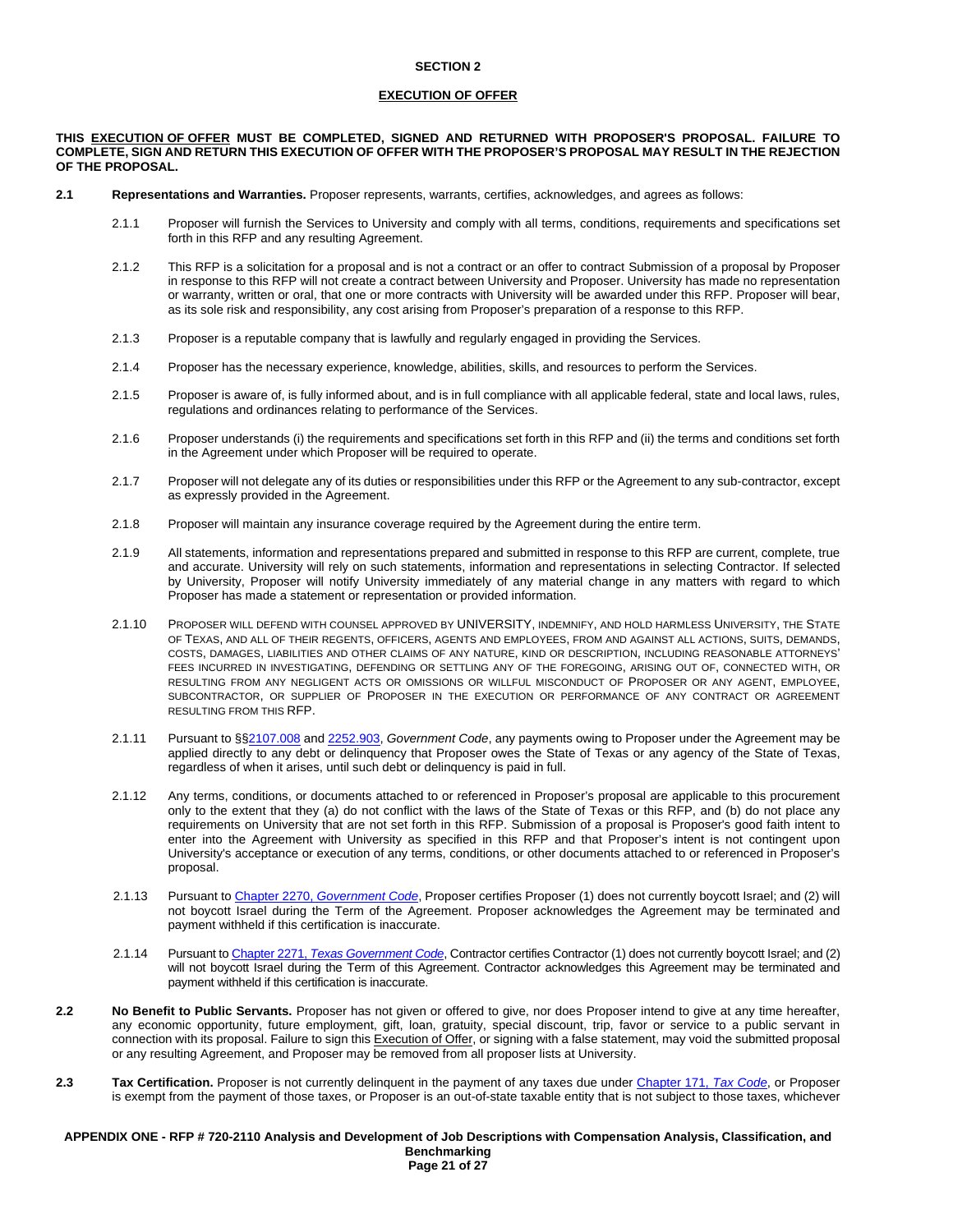is applicable. A false certification will be deemed a material breach of any resulting contract or agreement and, at University's option, may result in termination of any resulting Agreement.

- **2.4 Antitrust Certification.** Neither Proposer nor any firm, corporation, partnership or institution represented by Proposer, nor anyone acting for such firm, corporation or institution, has violated the antitrust laws of the State of Texas, codified in [§15.01 et seq.,](http://www.statutes.legis.state.tx.us/Docs/BC/htm/BC.15.htm) *[Business](http://www.statutes.legis.state.tx.us/Docs/BC/htm/BC.15.htm)  [and Commerce Code](http://www.statutes.legis.state.tx.us/Docs/BC/htm/BC.15.htm)*, or the Federal antitrust laws, nor communicated directly or indirectly the proposal made to any competitor or any other person engaged in such line of business.
- **2.5 Authority Certification.** The individual signing this document and the documents made a part of this RFP, is authorized to sign the documents on behalf of Proposer and to bind Proposer under any resulting Agreement.
- **2.6 Child Support Certification.** Under [§231.006,](http://www.statutes.legis.state.tx.us/Docs/FA/htm/FA.231.htm#231.006) *[Family Code,](http://www.statutes.legis.state.tx.us/Docs/FA/htm/FA.231.htm#231.006)* relating to child support, the individual or business entity named in Proposer's proposal is not ineligible to receive award of the Agreement, and any Agreements resulting from this RFP may be terminated if this certification is inaccurate.

#### **2.7 Relationship Certifications.**

- No relationship, whether by blood, marriage, business association, capital funding agreement or by any other such kinship or connection exists between the owner of any Proposer that is a sole proprietorship, the officers or directors of any Proposer that is a corporation, the partners of any Proposer that is a partnership, the joint venturers of any Proposer that is a joint venture, or the members or managers of any Proposer that is a limited liability company, on one hand, and an employee of any member institution of University, on the other hand, other than the relationships which have been previously disclosed to University in writing.
- Proposer has not been an employee of any member institution of University within the immediate twelve (12) months prior to the Submittal Deadline.
- No person who, in the past four (4) years served as an executive of a state agency was involved with or has any interest in Proposer's proposal or any contract resulting from this RFP (ref[. §669.003,](http://www.statutes.legis.state.tx.us/Docs/GV/htm/GV.669.htm#669.003) *[Government Code](http://www.statutes.legis.state.tx.us/Docs/GV/htm/GV.669.htm#669.003)*).
- All disclosures by Proposer in connection with this certification will be subject to administrative review and approval before University enters into any Agreement resulting from this RFP with Proposer.
- **2.8 Compliance with Equal Employment Opportunity Laws.** Proposer is in compliance with all federal laws and regulations pertaining to Equal Employment Opportunities and Affirmative Action.
- **2.9 Compliance with Safety Standards.** All products and services offered by Proposer to University in response to this RFP meet or exceed the safety standards established and promulgated under the Federal Occupational Safety and Health Law [\(Public Law 91-](https://www.osha.gov/pls/oshaweb/owadisp.show_document?p_table=OSHACT&p_id=2743) [596\)](https://www.osha.gov/pls/oshaweb/owadisp.show_document?p_table=OSHACT&p_id=2743) and the *Texas Hazard Communication Act*, Chapter 502, *[Health and Safety Code](http://www.statutes.legis.state.tx.us/Docs/HS/htm/HS.502.htm)*, and all related regulations in effect or proposed as of the date of this RFP.
- **2.10 Exceptions to Certifications.** Proposer will and has disclosed, as part of its proposal, any exceptions to the information stated in this Execution of Offer. All information will be subject to administrative review and approval prior to the time University makes an award or enters into any Agreement with Proposer.
- **2.11 Manufacturer Responsibility and Consumer Convenience Computer Equipment Collection and Recovery Act Certification.** If Proposer will sell or lease computer equipment to University under any Agreement resulting from this RFP then, pursuant to [§361.965\(c\),](http://www.statutes.legis.state.tx.us/Docs/HS/htm/HS.361.htm#361.965) *[Health & Safety Code](http://www.statutes.legis.state.tx.us/Docs/HS/htm/HS.361.htm#361.965)*, Proposer is in compliance with the Manufacturer Responsibility and Consumer Convenience Computer Equipment Collection and Recovery Act set forth in [Chapter 361, Subchapter Y,](http://www.statutes.legis.state.tx.us/Docs/HS/htm/HS.361.htm#Y) *[Health & Safety Code,](http://www.statutes.legis.state.tx.us/Docs/HS/htm/HS.361.htm#Y)* and the rules adopted by the Texas Commission on Environmental Quality under that Act as set forth in [30 TAC Chapter 328.](http://texreg.sos.state.tx.us/public/readtac$ext.ViewTAC?tac_view=5&ti=30&pt=1&ch=328&sch=I&rl=Y) [§361.952\(2\),](http://www.statutes.legis.state.tx.us/Docs/HS/htm/HS.361.htm#361.952) *[Health](http://www.statutes.legis.state.tx.us/Docs/HS/htm/HS.361.htm#361.952)  [& Safety Code,](http://www.statutes.legis.state.tx.us/Docs/HS/htm/HS.361.htm#361.952)* states that, for purposes of the Manufacturer Responsibility and Consumer Convenience Computer Equipment Collection and Recovery Act*,* the term "computer equipment" means a desktop or notebook computer and includes a computer monitor or other display device that does not contain a tuner.

#### **2.12 Conflict of Interest Certification.**

- Proposer is not a debarred vendor or the principal of a debarred vendor (i.e. owner, proprietor, sole or majority shareholder, director, president, managing partner, etc.) either at the state or federal level.
- Proposer's provision of services or other performance under any Agreement resulting from this RFP will not constitute an actual or potential conflict of interest.
- Proposer has disclosed any personnel who are related to any current or former employees of University.
- Proposer has not given, nor does Proposer intend to give, at any time hereafter, any economic opportunity, future employment, gift, loan, gratuity, special discount, trip, favor or service to an officer or employee of University in connection with this RFP.

#### **2.13 Financial Advisor Disclosure**

- **2.13.1** Proposer □ is / □ is not a Financial Advisor or service provider for purposes o[f Chapter 2263,](http://www.statutes.legis.state.tx.us/Docs/GV/htm/GV.2263.htm) *[Government Code](http://www.statutes.legis.state.tx.us/Docs/GV/htm/GV.2263.htm)*. If Proposer is a Financial Advisor, Proposer certifies that it has disclosed the following, in writing, to the administrative head of the University and the State Auditor's Office ("**SAO**"):
	- any relationship Financial Advisor or Proposer has with any party to a transaction with the University, other than a relationship necessary to the investment or funds management services that the Financial Advisor or Proposer performs for University, if a reasonable person could expect the relationship to diminish the Financial Advisor's or Proposer's independence of judgment in the performance of responsibilities to University; and
	- all direct or indirect pecuniary interests the Financial Advisor or Proposer has in any party to a transaction with University, if the transaction is connected with any financial device or service the Financial Advisor or Proposer provides to the entity or member, in connection with the management or investment of University funds.

**APPENDIX ONE - RFP # 720-2110 Analysis and Development of Job Descriptions with Compensation Analysis, Classification, and Benchmarking Page 22 of 27**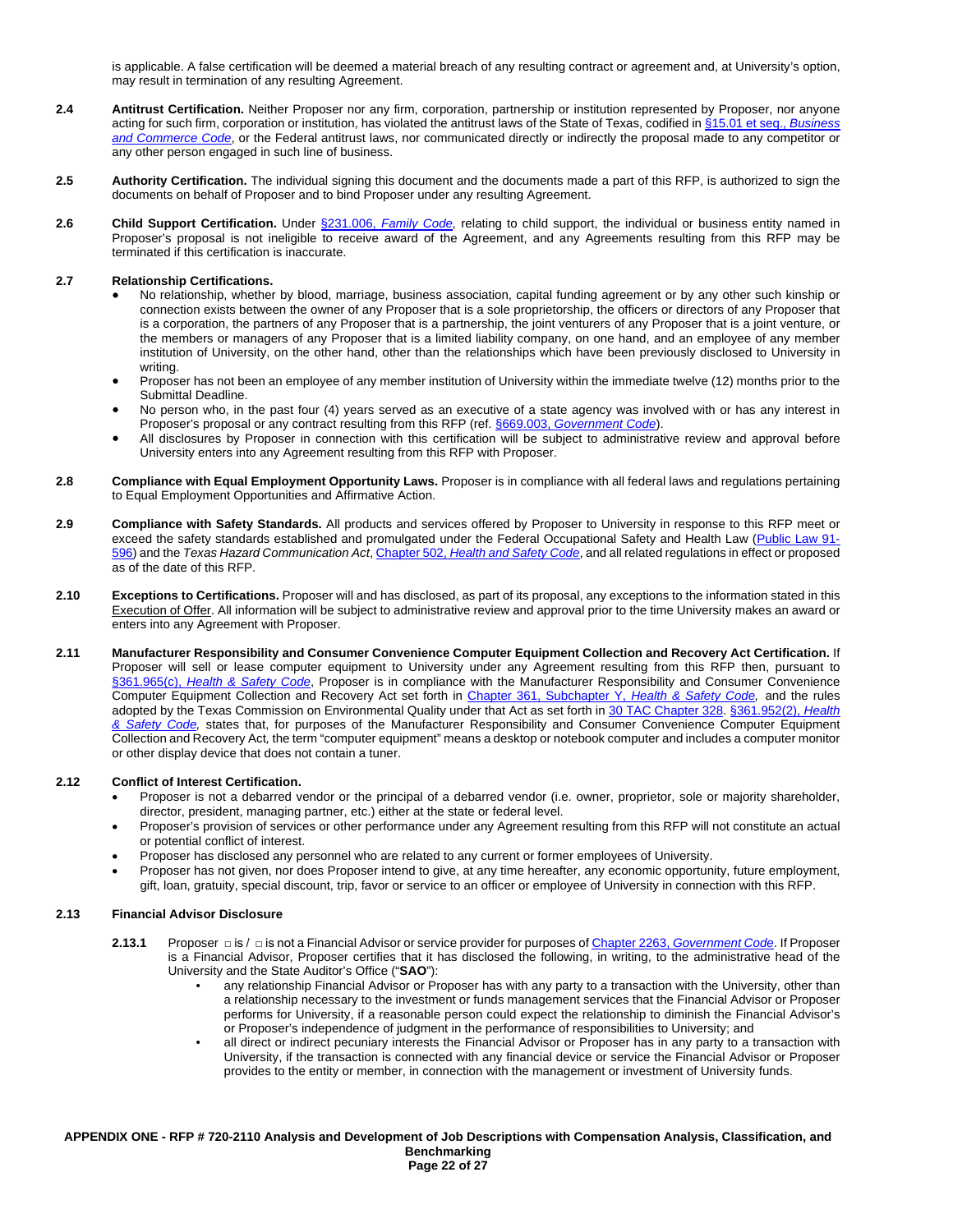- **2.13.2** Proposer will:
	- (a) disclose any relationship described in **Section 2.13.1**, without regard to whether the relationship is a direct, indirect, personal, private, commercial, or business relationship; and
	- (b) file no later than April 15th (for the previous calendar year period) on a form prescribed by the entity, an annual statement with the administrative head of the University and with the SAO disclosing the relationships outlined in **Section 2.13.1**. If no relationship existed during the applicable disclosure period (previous calendar year), the statement will indicate this fact affirmatively.**]**

#### **2.14 Proposer should complete the following information:**

If Proposer is a Corporation, then State of Incorporation:

If Proposer is a Corporation, then Proposer's Corporate Charter Number:

\_\_\_\_\_\_\_\_\_\_\_\_\_\_\_\_\_\_\_\_\_\_\_\_\_\_\_\_\_\_\_\_\_\_\_\_\_\_\_\_\_\_\_\_\_\_\_\_\_\_\_\_\_\_\_\_\_\_\_\_\_\_\_\_\_\_\_\_\_\_\_\_\_

RFP No.: 720-2110 Analysis and Development of Job Descriptions with Compensation Analysis, Classification, and Benchmarking

**NOTICE: WITH FEW EXCEPTIONS, INDIVIDUALS ARE ENTITLED ON REQUEST TO BE INFORMED ABOUT THE INFORMATION THAT GOVERNMENTAL BODIES OF THE STATE OF TEXAS COLLECT ABOUT SUCH INDIVIDUALS. UNDER §[§552.021](http://www.statutes.legis.state.tx.us/Docs/GV/htm/GV.552.htm#552.021) AND [552.023,](http://www.statutes.legis.state.tx.us/Docs/GV/htm/GV.552.htm#552.023)** *GOVERNMENT CODE***, INDIVIDUALS ARE ENTITLED TO RECEIVE AND REVIEW SUCH INFORMATION. UNDER §559.004,** *[GOVERNMENT CODE](http://www.statutes.legis.state.tx.us/Docs/GV/htm/GV.559.htm#559.004)***, INDIVIDUALS ARE ENTITLED TO HAVE GOVERNMENTAL BODIES OF THE STATE OF TEXAS CORRECT INFORMATION ABOUT SUCH INDIVIDUALS THAT IS INCORRECT.**

#### **Submitted and Certified By:**

(Proposer Institution's Name)

(Signature of Duly Authorized Representative)

(Printed Name / Title)

(Date Signed)

(Proposer's Street Address)

(City, State, Zip Code)

(Telephone Number)

(FAX Number)

(Email Address)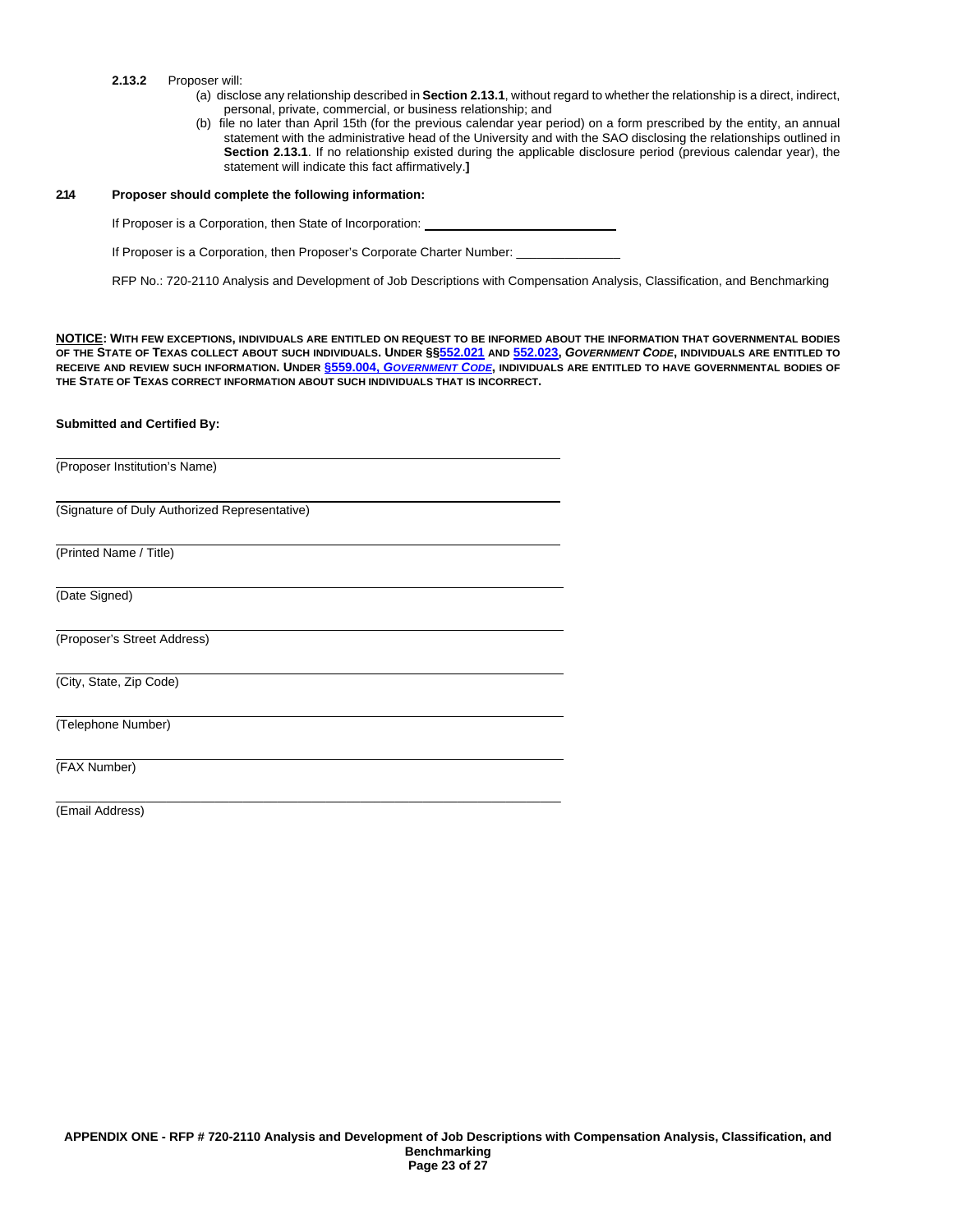#### **PROPOSER'S GENERAL QUESTIONNAIRE**

**NOTICE: WITH FEW EXCEPTIONS, INDIVIDUALS ARE ENTITLED ON REQUEST TO BE INFORMED ABOUT THE INFORMATION THAT GOVERNMENTAL BODIES OF THE STATE OF TEXAS COLLECT ABOUT SUCH INDIVIDUALS. UNDER §[§552.021](http://www.statutes.legis.state.tx.us/Docs/GV/htm/GV.552.htm#552.021) AND [552.023,](http://www.statutes.legis.state.tx.us/Docs/GV/htm/GV.552.htm#552.023)** *GOVERNMENT CODE***, INDIVIDUALS ARE ENTITLED TO RECEIVE AND REVIEW SUCH INFORMATION. UNDER §559.004,** *[GOVERNMENT CODE](http://www.statutes.legis.state.tx.us/Docs/GV/htm/GV.559.htm#559.004)***, INDIVIDUALS ARE ENTITLED TO HAVE GOVERNMENTAL BODIES OF THE STATE OF TEXAS CORRECT INFORMATION ABOUT SUCH INDIVIDUALS THAT IS INCORRECT.**

Proposals must include responses to the questions contained in this Proposer's General Questionnaire. Proposer should reference the item number and repeat the question in its response. In cases where a question does not apply or if unable to respond, Proposer should refer to the item number, repeat the question, and indicate N / A (Not Applicable) or N / R (No Response), as appropriate. Proposer will explain the reason when responding N / A or N / R.

#### **3.1 Proposer Profile**

3.1.1 Legal name of Proposer company:

Address of principal place of business:

Address of office that would be providing service under the Agreement:

Number of years in Business:

State of incorporation:

Number of Employees:

Annual Revenues Volume:

Name of Parent Corporation, if any **NOTE: If Proposer is a subsidiary, University prefers to enter into a contract or agreement with the Parent Corporation or to receive assurances of performance from the Parent Corporation.** 

- 3.1.2 State whether Proposer will provide a copy of its financial statements for the past two (2) years, if requested by University.
- 3.1.3 Proposer will provide a financial rating of the Proposer entity and any related documentation (such as a Dunn and Bradstreet analysis) that indicates the financial stability of Proposer.
- 3.1.4 Is Proposer currently for sale or involved in any transaction to expand or to become acquired by another business entity? If yes, Proposer will explain the expected impact, both in organizational and directional terms.
- 3.1.5 Proposer will provide any details of all past or pending litigation or claims filed against Proposer that would affect its performance under the Agreement with University (if any).
- 3.1.6 Is Proposer currently in default on any loan agreement or financing agreement with any bank, financial institution, or other entity? If yes, Proposer will specify the pertinent date(s), details, circumstances, and describe the current prospects for resolution.
- 3.1.7 Proposer will provide a customer reference list of no less than three (3) organizations with which Proposer currently has contracts and / or to which Proposer has previously provided services (within the past five (5) years) of a type and scope similar to those required by University's RFP. Proposer will include in its customer reference list the customer's company name, contact person, telephone number, project description, length of business relationship, and background of services provided by Proposer.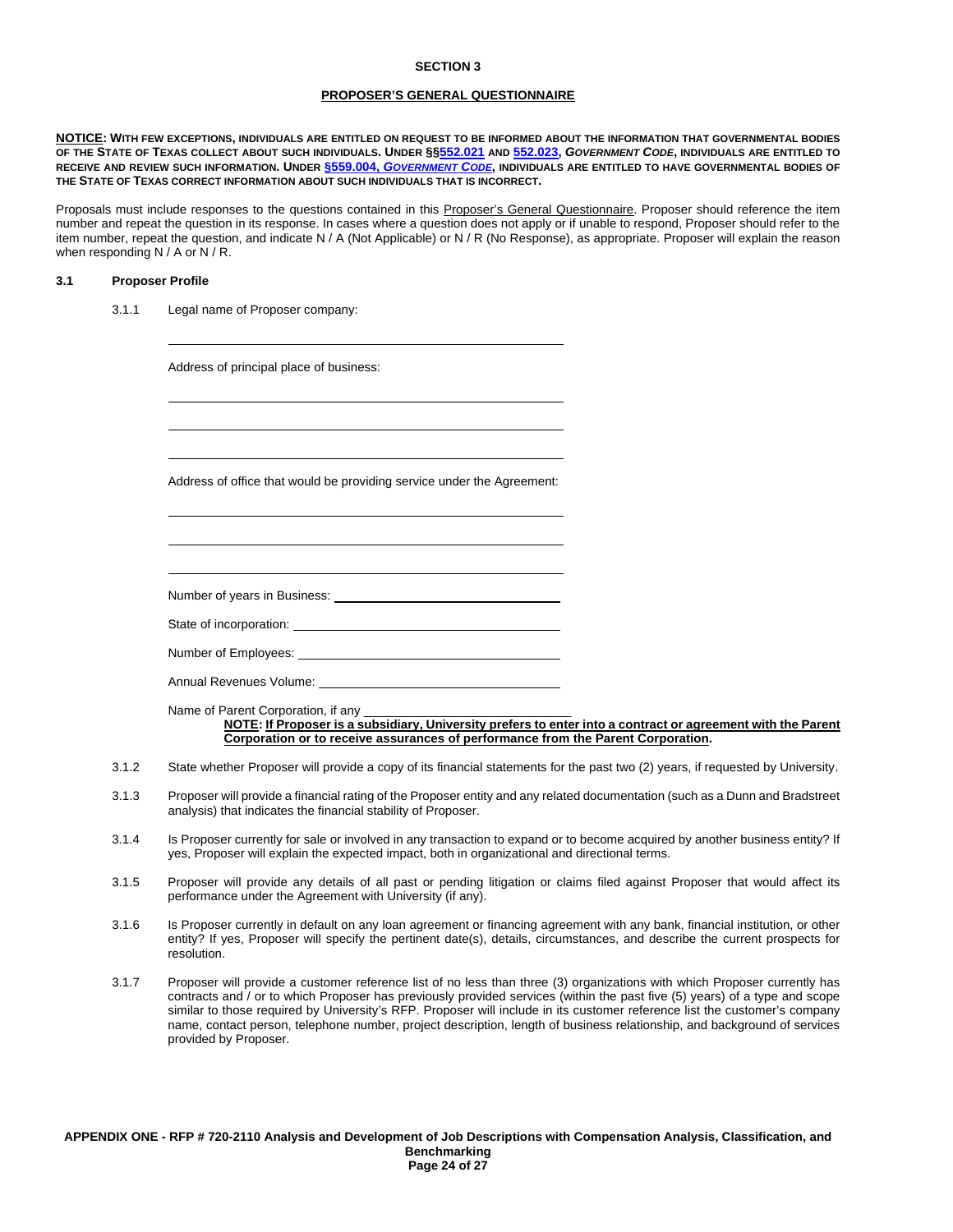- 3.1.8 Does any relationship exist (whether by family kinship, business association, capital funding agreement, or any other such relationship) between Proposer and any employee of University? If yes, Proposer will explain.
- 3.1.9 Proposer will provide the name and Social Security Number for each person having at least 25% ownership interest in Proposer. This disclosure is mandatory pursuant t[o §231.006,](http://www.statutes.legis.state.tx.us/Docs/FA/htm/FA.231.htm#231.006) *[Family Code](http://www.statutes.legis.state.tx.us/Docs/FA/htm/FA.231.htm#231.006)*, and will be used for the purpose of determining whether an owner of Proposer with an ownership interest of at least 25% is more than 30 days delinquent in paying child support. Further disclosure of this information is governed by the *Texas Public Information Act* (ref. [Chapter 552,](http://www.statutes.legis.state.tx.us/Docs/GV/htm/GV.552.htm)  *[Government Code](http://www.statutes.legis.state.tx.us/Docs/GV/htm/GV.552.htm)*), and other applicable law.

#### **3.2 Approach to Project Services**

- 3.2.1 Proposer will provide a statement of the Proposer's service approach and will describe any unique benefits to University from doing business with Proposer. Proposer will briefly describe its approach for each of the required services identified in **Section 5.3** Scope of Work of this RFP.
- 3.2.2 Proposer will provide an estimate of the earliest starting date for services following execution of the Agreement.
- 3.2.3 Proposer will submit a work plan with key dates and milestones. The work plan should include:
	- 3.2.3.1 Identification of tasks to be performed;
	- 3.2.3.2 Time frames to perform the identified tasks;
	- 3.2.3.3 Project management methodology;
	- 3.2.3.4 Implementation strategy; and
	- 3.2.3.5 The expected time frame in which the services would be implemented.
- 3.2.4 Proposer will describe the types of reports or other written documents Proposer will provide (if any) and the frequency of reporting, if more frequent than required in this RFP. Proposer will include samples of reports and documents if appropriate.

#### **3.3 General Requirements**

- 3.3.1 Proposer will provide summary resumes for its proposed key personnel who will be providing services under the Agreement with University, including their specific experiences with similar service projects, and number of years of employment with Proposer.
- 3.3.2 Proposer will describe any difficulties it anticipates in performing its duties under the Agreement with University and how Proposer plans to manage these difficulties. Proposer will describe the assistance it will require from University.

#### **3.4 Service Support**

Proposer will describe its service support philosophy, how it is implemented, and how Proposer measures its success in maintaining this philosophy.

#### **3.5 Quality Assurance**

Proposer will describe its quality assurance program, its quality requirements, and how they are measured.

#### **3.6 Miscellaneous**

- 3.6.1 Proposer will provide a list of any additional services or benefits not otherwise identified in this RFP that Proposer would propose to provide to University. Additional services or benefits must be directly related to the goods and services solicited under this RFP.
- 3.6.2 Proposer will provide details describing any unique or special services or benefits offered or advantages to be gained by University from doing business with Proposer. Additional services or benefits must be directly related to the goods and services solicited under this RFP.
- 3.6.3 Does Proposer have a contingency plan or disaster recovery plan in the event of a disaster? If so, then Proposer will provide a copy of the plan.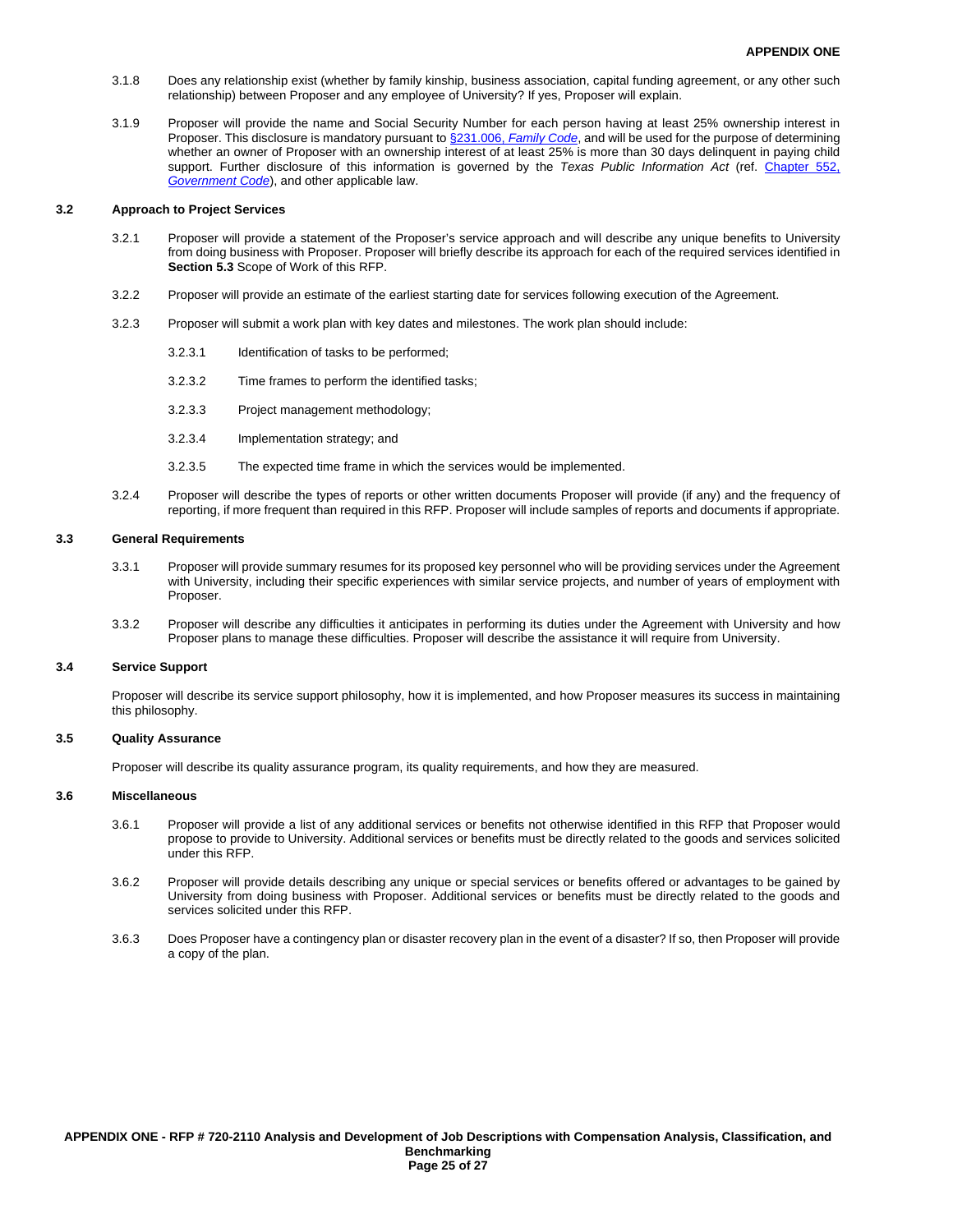#### **ADDENDA CHECKLIST**

Proposal of: \_

(Proposer Company Name)

**To:** The University of Texas System

**Ref.:** Analysis and Development of Job Descriptions with Compensation Analysis, Classification, and Benchmarking

**RFP No.:** 720-2110

Ladies and Gentlemen:

The undersigned Proposer hereby acknowledges receipt of the following Addenda to the captioned RFP (initial if applicable).

**Note: If there was only one (1) Addendum, initial just the first blank after No. 1, not all five (5) blanks below.**

No. 1 \_\_\_\_\_ No. 2 \_\_\_\_\_ No. 3 \_\_\_\_\_ No. 4 \_\_\_\_\_ No. 5 \_\_\_\_\_

Respectfully submitted,

**Proposer:** \_\_\_\_\_\_\_\_\_\_\_\_\_\_\_\_\_\_\_\_\_\_\_\_\_\_\_\_

**By:** \_\_\_\_\_\_\_\_\_\_\_\_\_\_\_\_\_\_\_\_\_\_\_\_\_\_\_ (Authorized Signature for Proposer)

**Name:** \_\_\_\_\_\_\_\_\_\_\_\_\_\_\_\_\_\_\_\_\_\_\_\_\_

**Title:** \_\_\_\_\_\_\_\_\_\_\_\_\_\_\_\_\_\_\_\_\_\_\_\_\_\_

**Date:** \_\_\_\_\_\_\_\_\_\_\_\_\_\_\_\_\_\_\_\_\_\_\_\_\_\_